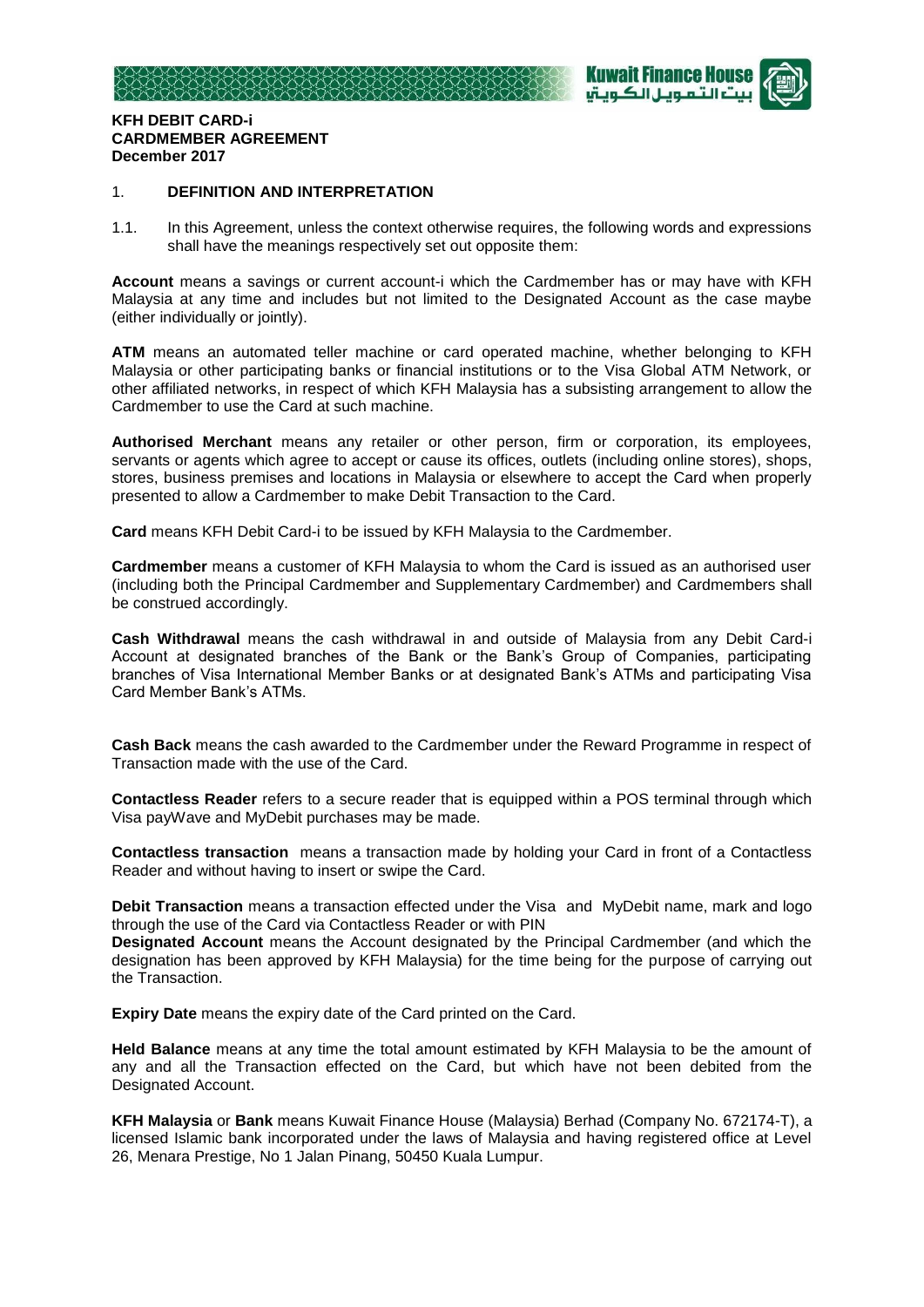**Main / Principal Card** means the Card to be issued by KFH Malaysia to the Principal Cardmember for effecting the Transaction as provided under this Agreement and the term Card shall also include any replacement or renewal thereof.

**PIN** means the personal identification number provided to the Cardmember for use in conjunction with the Card.

**POS** means point of sale terminals that permits the debiting of the Card Account for purchase transactions at Authorized Merchants outlets.

**Pre-Authorization Transaction** means any transaction made by the Cardmember with any of the Authorised Merchant carrying the business of petrol station (outdoor pump), hotels, hospitals and any other business as determined by KFH Malaysia from time to time.

**Principal Cardmember** means a person who has applied for and is issued with a Main / Principal Card that is linked to his Designated Account.

**Reward Programme** means the programme under which Cardmember is awarded with Cash Back.

**Statement** means a statement issued by KFH Malaysia via any means that is determined by KFH Malaysia to reflect the Transactions made by the Cardmember via the Card.

**Supplementary Card** means the supplementary Card to be issued by KFH Malaysia to the Supplementary Cardmember that is attached to the Main/Principal Card.

**Supplementary Cardmember** means a person who is issued with a Supplementary Card that is linked to the Principal Cardmember's Designated Account.

**Transaction** means any and all banking transactions effected through the use of the Card and / or PIN and shall include but not limited to, withdrawal of cash, purchase, payment, fund transfer, balance inquiry, deposit of cash and cheque, settlement of bills and any other electronic banking service as KFH Malaysia shall offer or introduce from time to time (whether via ATM, Point-of-Sale (POS) terminal, online transaction or such other terminals or channels that is available to the Cardmember).

For the avoidance of doubt, the term **Transaction** shall include Pre-Authorised Transaction and / or **Debit Transaction**.

- 1.2 Unless there is something in the subject or context inconsistent with such construction or unless it is otherwise expressly provided:
	- a. words denoting one gender include all other genders and words denoting the singular include the plural and vice versa;
	- b. words denoting persons shall also include their respective heirs, personal representatives, and successors in title or permitted assigns;
	- c. any reference to a sub-clause, clause or party is to the relevant sub-clause, clause or party of and to this Agreement and includes all amendments and modifications made to this Agreement from time to time in force;
	- d. any reference to a statutory provision includes any modification, consolidation or reenactments for the time being in force, and all statutory instruments or orders made pursuant thereto;
	- e. the word "Ringgit Malaysia" and the abbreviation "RM" mean the lawful currency of Malaysia;
	- f. any reference to a "Business Day" is to a day on which KFH Malaysia is open for business in Malaysia;
	- g. if any period of time falls on a day, which is not a Business Day, then that period is to be deemed to only expire on the next business day;
	- h. the headings in this Agreement are inserted merely for convenience of reference and shall not affect the interpretation of the provisions herein contained.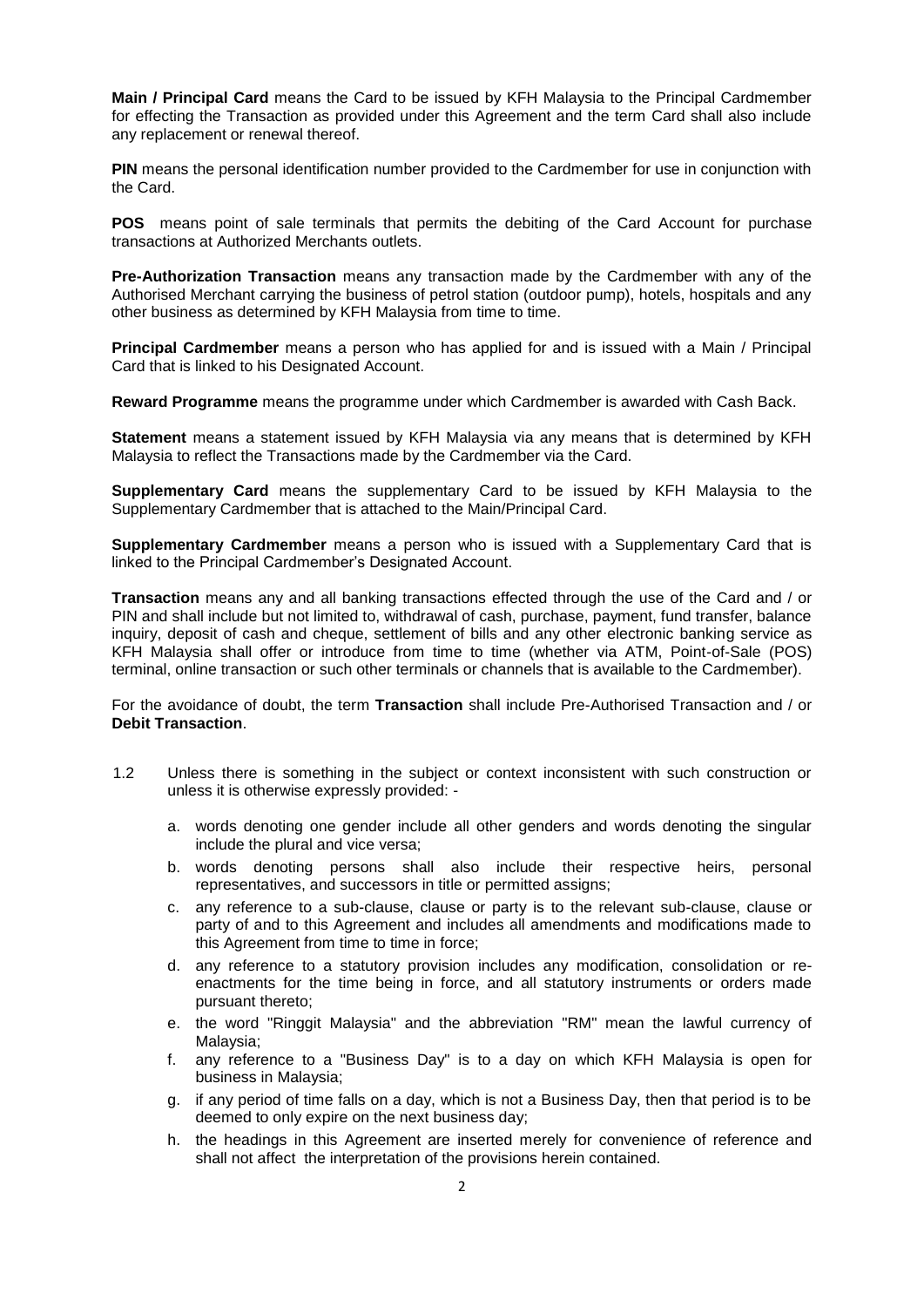# **2. APPLICATION AND ACCEPTANCE**

- 2.1 Customers of KFH Malaysia who are holding savings account-i or current account-i at the age of eighteen (18) years and above are eligible to apply for the Card. In the case of joint savings or current accounts-i, only holders of joint accounts with the instruction of "either to sign" can apply for the Card.
- 2.2 For Supplementary Card, customers of the age of twelve (12) years and above are eligible to apply for the supplementary Card that is attached to the Main/Principal Card. The Supplementary Card must be attached to the Designated Account.
- 2.3 An applicant for the Card must complete and submit the application form prescribed by KFH Malaysia and submit it to KFH Malaysia or its appointed nominee(s) or appointed agent(s) together with a photocopy of his or her identification card (front and back portion), and all other documentation and payment as may be specified by KFH Malaysia from time to time (if required).
- 2.4 KFH Malaysia shall be entitled at its sole and absolute discretion to approve or disapprove any application for the Card without assigning any reason whatsoever to the applicant.
- 2.5 By issuance of the Card to the Cardmember, KFH Malaysia agrees to make available the facilities of the Card to the Cardmember subject to the terms and conditions herein set out (as may be varied by KFH Malaysia at any time and from time to time).
- 2.6 Upon receipt of the Card, the Cardmember shall validate the Card for use by signing on the relevant signature panel at the back of the Card. The Cardmember shall not at any time disclose the PIN to anyone to facilitate the use of the Card. The Cardmember acknowledges that by using the Card, the Cardmember agrees that it shall constitute binding and conclusive evidence that the Cardmember has read, understood and agreed to be bound by the terms and conditions herein set out (as may be varied by KFH Malaysia at any time and from time to time).
- 2.7 A Cardmember shall only be issued with one (1) Main/Principal Card at any one time, subject to KFH Malaysia's absolute discretion to issue more than one (1) Card to a Cardmember as it deems fit.
- 2.8 Where a Cardmember has been issued more than one Card, KFH Malaysia has the right to cancel any cards as KFH Malaysia may determine at KFH Malaysia's absolute discretion and the Cardmember shall surrender such Card to KFH Malaysia.

# **3. SUPPLEMENTARY CARD**

- 3.1 At the request of the Principal Cardmember, KFH Malaysia may at its sole discretion and subject to the Supplementary Cardmember executing the necessary documents and/or agreements required by KFH Malaysia in its absolute discretion, issue a Supplementary Card to a Supplementary Cardmember .
- 3.2 The Principal Cardmember undertakes and warrants to KFH Malaysia that the Principal Cardmember shall ensure that each Supplementary Cardmember observes and performs, in addition to any other agreements which may be entered into between KFH Malaysia and the Supplementary Cardmember, all the terms and conditions for this Agreement on the part of the Supplementary Cardmember to observe and perform in the same way with the part of the Principal Cardmember to observe and perform in the same way with the necessary changes, being varied according to the circumstances of the case as though such Supplementary Cardmember is a party to this Agreement.
- 3.3 The Supplementary Card may be cancelled upon notification in writing by the Cardmember to KFH Malaysia. The notice shall be accompanied by the Supplementary Card which shall be cut in half across the magnetic stripe and chip, and returned to KFH Malaysia provided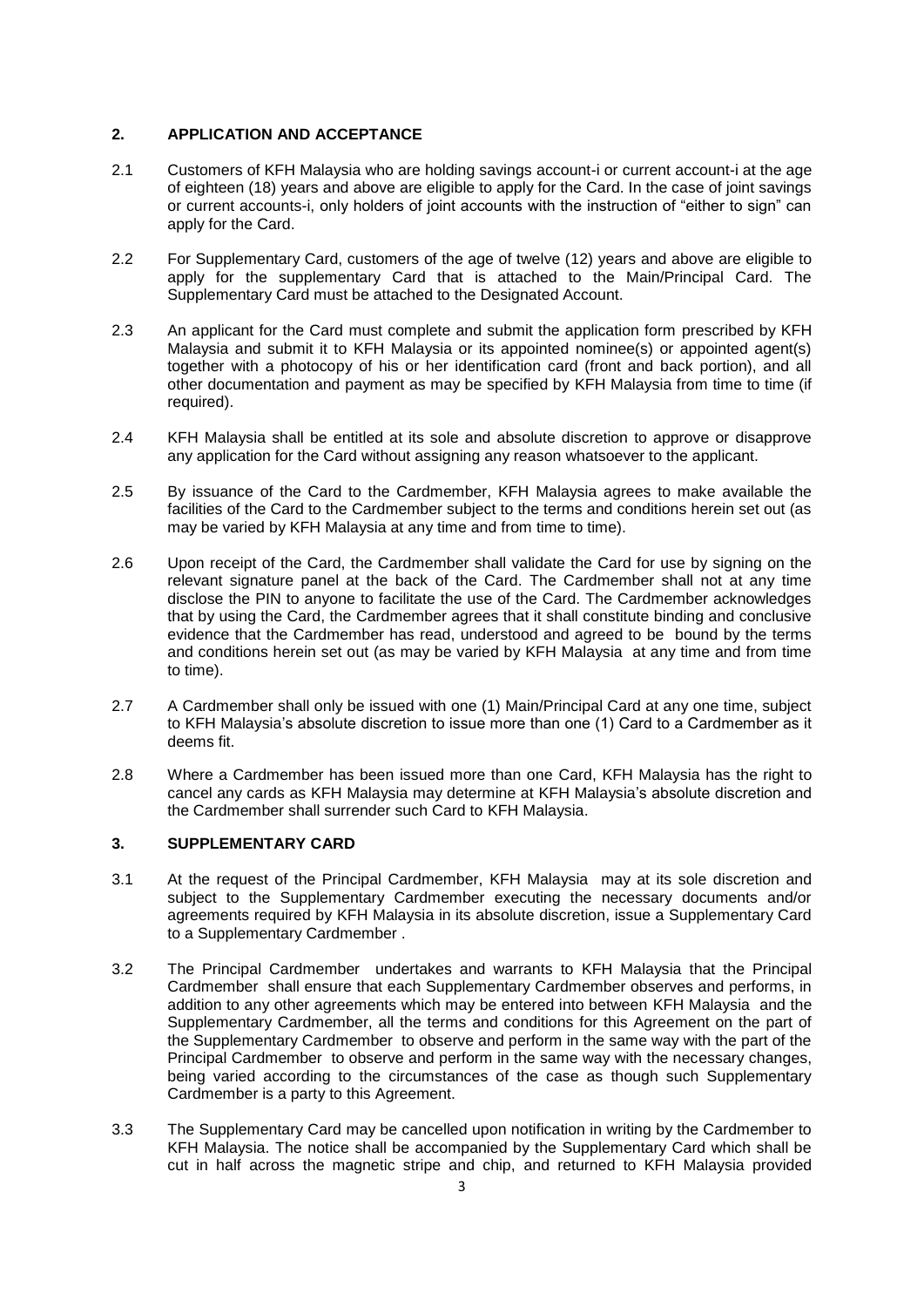always that both the Principal Cardmember and the Supplementary Cardmember shall continue to be bound by and be liable under the terms and conditions of this Agreement in respect of the Supplementary Card until KFH Malaysia has actually received the Supplementary Card and cancelled the same. Notwithstanding the cancellation of the Supplementary Card, the Principal Cardmember and the Supplementary Cardmember shall also continue to be liable for all charges incurred in respect of the Supplementary Card prior to such cancellation.

- 3.4 KFH Malaysia shall not be liable to the Cardmember for any losses or claims suffered by or brought against the Cardmember arising as a result of or in consequence of the failure of the Cardmember to return or cause to be returned the Supplementary Card cut in half upon the cancellation of the same.
- 3.5 Save and except where otherwise expressly provided, where a Supplementary Cardmember has executed the application form or where this Agreement is intended to bind a supplementary Cardmember, the Supplementary Cardmember agrees, acknowledges and confirms that unless otherwise provided, all the covenants of the Principal Cardmember shall be binding on the Supplementary Cardmember as though the Supplementary Cardmember is named as the Principal Cardmember herein and that all references to the term "Cardmember " in this Agreement shall be deemed to refer to the supplementary Cardmember unless the reference is repugnant to the context herein or unless otherwise provided.
- 3.6 The utilization of the Supplementary Card by the Supplementary Cardmember is tagged to the Designated Account. The usage is limited to the amount assigned by the Principal Cardmember and/or subject to the available balance of the Designated Account.

### **4. USE OF THE CARD**

- 4.1. The Cardmember shall use the Card only to effect retail purchase and payment at Shariah compliant outlets only. The Cardmember acknowledges and agrees that where the Card is used for payment at non Shariah compliant outlets, KFH Malaysia has the right to suspend and/or terminate usage of the Card.
- 4.2 The Card is issued by KFH Malaysia to the Cardmember based on the Shariah concept of Wakalah and *Ujrah* which refers to payment of a service fee in exchange for services rendered. The services, benefits and privileges under this Agreement shall be determined by KFH Malaysia.
- 4.3 In addition to the above, the Cardmember agrees that the Card is issued for the use in connection with the services made available by KFH Malaysia from time to time at its absolute discretion within the available balance on the Designated Account during the tenure of the Card (including such renewed tenure), including but not limited to the followings:
	- a. To facilitate the purchase of halal goods and services from Authorized Merchants; and/or
	- b. To facilitate cash withdrawals at various ATM; and/or
	- c. To facilitate the operation of the current account-i or savings account-i; and/or
	- d. Other facilities, subject to prior written arrangement with KFH Malaysia (collectively referred to as the "Services").
- 4.4 KFH Malaysia reserves the right to stop, cease, replace or extend any Services, benefits and privileges in respect of the Card at its absolute discretion.
- 4.5. In consideration of KFH Malaysia issuing the Card to the Cardmember, the Cardmember agrees to abide by the terms and conditions set out herein and such other terms and conditions, amendments and/or additions as KFH Malaysia may, in its sole and absolute discretion, prescribe from time to time by giving the Cardmember twenty one (21) calendar days notice before the effective date.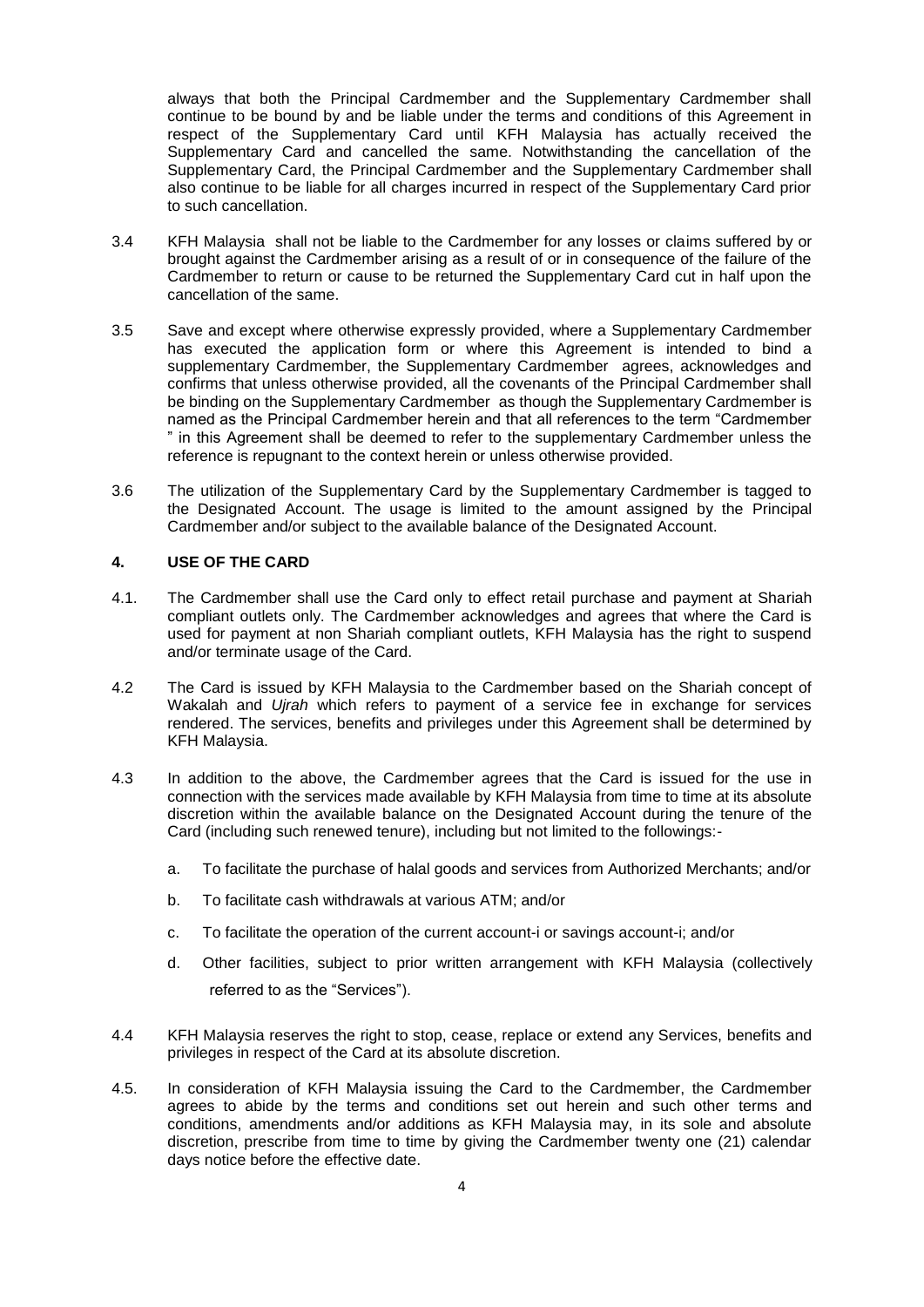- 4.6 The Card is valid only until the Expiry Date. Upon the expiry of the Card, the Cardmember shall cut the Card in half across the magnetic stripe and chip, and return the destroyed Card to KFH Malaysia for a new Card, which shall be issued at the sole discretion of KFH Malaysia.
- 4.7 The Card is a debit card for which the Designated Account will be debited when purchases using the Card are made. The Card can be used to purchase goods and services in Malaysia and overseas at participating Authorised Merchants based on the limit specified and for so long as there is an equivalent amount of cash balance in the Designated Account at the point of sale. The Cardmember is responsible to ensure that there is sufficient cash balance in the Designated Account prior to using the Card to purchase goods and/or services.
- 4.8 The Cardmember is allowed to purchase goods and services online at 3D secured merchant sites and to access cash at ATMs or financial institutions displaying [MEPS/VISA Plus (for Debit transactions) and Visa/VisaCard (for Debit Transactions)] for so long as there is the equivalent amount of cash balance in the Designated Account at the point of transaction or withdrawal and the limit specified during the application (subject always to such limit as may be determined by KFH Malaysia for each withdrawal).
- 4.9 The Cardmember may use the Card in Malaysia at any of KFH Malaysia's ATM or at any other local ATMs that display MEPS ONLY for the withdrawal of cash from the Designated Account. However, for withdrawal of cash by the Cardmember from the Designated Account made outside Malaysia, it can only be done at any ATMs that display Visa or Visa Plus.
- 4.10 The Cardmember agrees and acknowledges that for any Pre-Authorised Transaction, a minimum amount of Ringgit Malaysia of Two Hundred (RM 200.00) or any other amount as determined by the Authorised Merchant will be debited from the Designated Account. KFH Malaysia will only post the exact amount of the Pre-Authorised Transaction and subsequently release any difference amount of money being held from the Designated Account within three (3) working days after the transaction date.
- 4.11 Any cash withdrawal by the Cardmember will be directly debited from the Designated Account. The withdrawals however are subject to a maximum limit of RM 5,000.00 in accumulated total per day whereby the maximum limit for each withdrawal transaction is RM 1,500.00.
	- a. The daily accumulated cash withdrawal limit is defaulted at RM 5,000.00 during Card's application. For Supplementary Cardmember, the accumulated cash withdrawal limit is set by the Principal Cardmember.
	- b. The daily accumulated purchase limit is defaulted at RM 5,000.00 during Card's application unless specified otherwise by the Cardmember in the Card's application form. The daily purchase limit can be changed anytime by the Cardmember at KFH Malaysia branches or by any means as KFH Malaysia deems fit. For Supplementary Cardmember, the accumulated purchase limit is set by the Principal Cardmember.
- 4.12 For the purpose of effecting ATM and Debit transactions with the Card, the Cardmember will perform PIN selection via "online PIN Pad". The PIN is strictly confidential and should not be disclosed to any person under any circumstances or by whatever means. The Cardmember further acknowledges and agrees that he / she shall be fully responsible and liable for all Transactions effected by the use of the PIN whether with or without knowledge or authority of the Cardmember.
- 4.13 KFH Malaysia may assign a Held Balance for the purpose of any debit transaction proposed to be effected on the Card. The amount of such Held Balance and period that such Held Balance maybe maintained shall be determined by KFH Malaysia at its absolute discretion. KFH Malaysia may at its sole discretion debit the Designated Account with the amount of the Held Balance (or any part thereof) whether or not such amount represents the Debit Transaction. If KFH Malaysia debits any amount from the Designated Account as foresaid and KFH Malaysia subsequently determines that such amount (or any part thereof) ought not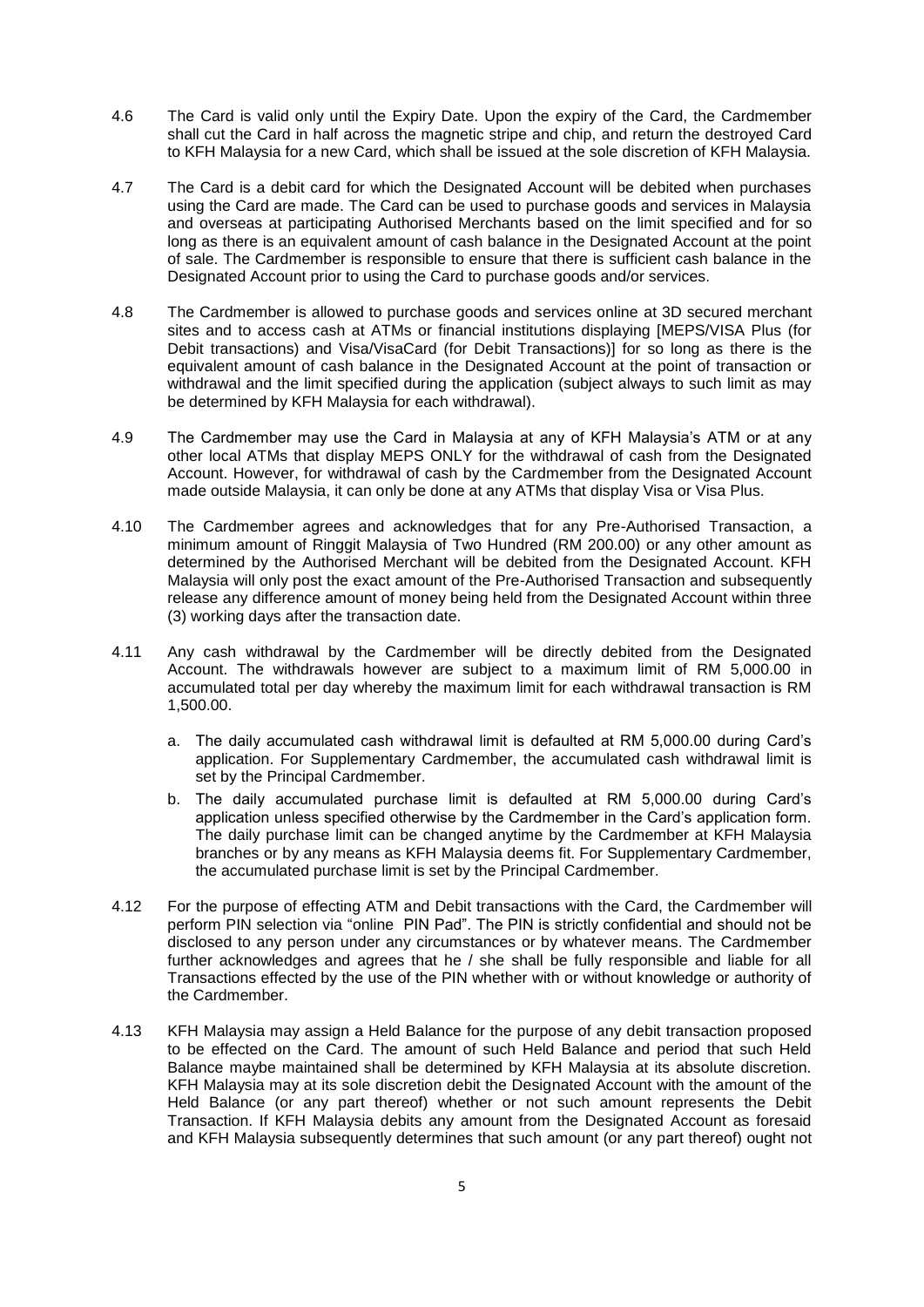to be so debited, KFH Malaysia will re-credit such sum to the Designated Account (free of profit).

- 4.14 The Cardmember hereby undertakes to indemnify and hold KFH Malaysia free from all claims and liabilities from all parties arising from such unauthorized use of the Card. The Cardmember further agrees and undertakes to indemnify and keep KFH Malaysia fully indemnified against all consequential losses, expenses or claims suffered by KFH Malaysia.
- 4.15 For Overseas Transaction:
	- a. Cardmember may use the Card outside Malaysia with the Authorised Merchants and at ATMs. The Cardmember however must notify KFH Malaysia in advance of his intentions to use the Card for overseas transactions each time when Cardmember is travelling abroad.
	- b. Where the Cardmember uses the Card for a Transaction in a currency other than Ringgit Malaysia, the amount debited from the Designated Account shall be converted into Ringgit Malaysia at the exchange rate prevailing at the time KFH Malaysia makes the corresponding payment to the other participating bank for the said Transaction.
	- c. The use of the Card for overseas Transaction shall be subject to all relevant Foreign Exchange Administration (FEA) Rules issued by Bank Negara Malaysia as may be applicable to such Transactions.
	- d. KFH Malaysia may at any time with notice, suspend or terminate Cardmember's ability to use the Card at any of the Authorised Merchants and at ATMs outside Malaysia and KFH Malaysia shall not be liable to the Cardember for any loss or damage suffered by the Cardmember resulting in any way from such suspension or termination.
- 4.16 For Online Transaction:
	- a. Cardmember may use the Card for online transactions at any 3D secured online merchants (merchants with a 'Verified-by-Visa' logo). For non 3D secured online merchants (not verified by Visa), the transaction will be declined due to security reason.
	- b. When performing an online transaction, you will be required to enter a unique 6-digit "One-Time-Password (OTP)" authentication to complete the transaction.
	- c. The OTP provided to you is only valid for the single transaction performed online in which the Service is used. The OTP shall be sent to your registered mobile number or any other ways as determined by the Bank.
	- d. Should you fail to enter your OTP accurately within 3 attempts, please note that your Card shall be automatically blocked for security reasons and your payment transaction related to the online transactions will not be successful. For re-activation, you are required to contact KFH Malaysia Contact Centre or any KFH Malaysia branch.
	- e. You shall be held responsible for all consequences, claims and / or losses arising from or in connection with your use of the online transactions negligently or fraudulently.
	- f. You are solely responsible for maintaining the confidentiality of your PIN and other verification information established by you. You agree to not transfer or sell your use of, or access to this transaction to any third party.
	- g. You agree to immediately notify us as we require in our cardmember agreement with you, for lost or stolen Cards, or any unauthorized use your PIN or other verification information, or any other breach of security.
- 4.17 Participation in Overseas Transaction
	- a. The Cardmember may opt to enable overseas transactions during a specified period of time by notifing or contacting our Contact Centre (1300 888 534) to opt-in.
- 4.18 The Cardmember acknowledges that the balance reflected through the ATM, the internet or such other terminals or channels that is available to the Cardmember shall not include deposits which have not been verified by KFH Malaysia and cheques issued by the Cardmember which have not been processed by KFH Malaysia. The balance reflected through the ATM, the internet or such other terminals or channels that are available to the Cardmember shall not be taken as conclusive of the state of the Cardmember's account.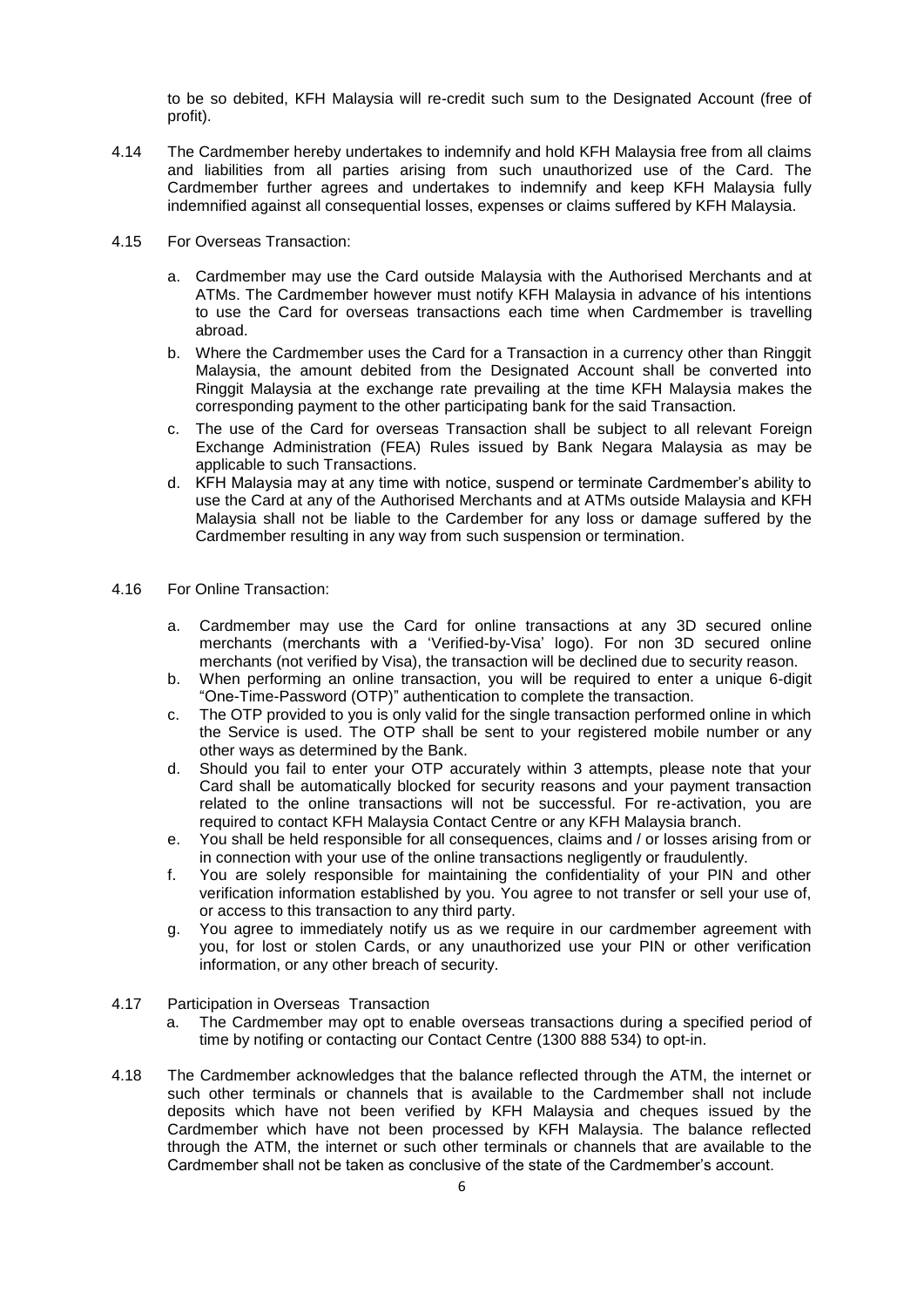4.19 The Cardmember may also use the Card to make purchases through a Contactless Reader of which the maximum transaction amount per transaction is RM250.00 or any other limit that may be permitted from time to time.

## **5. TRANSACTIONS AT POS TERMINAL**

- 5.1 The Cardmembers is required to authenticate the purchases at Authorised Merchants outlets in Malaysia using their 6-digit Card PIN at the POS terminal.
	- a. The merchant will insert the Card into the POS terminal's card reader and enter the amount to be paid by the Cardmembers.
	- b. The POS terminal will prompt for a PIN, which will be the Cardmember's 6-digit Card PIN registered with KFH Malaysia .
	- c. The Cardmembers will be required to enter his/her Card PIN on the machine.
	- d. The merchant will hand over a copy of the sales slip along with the Card to the Cardmembers.
- 5.2 The Cardmembers (if any) shall ensure that the transaction amount is correct before keying in their 6-digit Card PIN at POS terminals, or use their Card at a Contactless Reader. By entering their PIN or otherwise use their Card at a Contactless Reader the Cardmembers indicates their agreement that the transaction amount is correct.
- 5.3 The Cardmembers may also use the Card to make Contactless transaction through a Contactless Reader of which the maximum transaction amount per transaction is RM250.00 or any other limit that may be permitted from time to time.

# **6 COVENANTS BY CARDMEMBER**

- 6.1 The Cardmember hereby covenants with KFH Malaysia as follows:
	- 6.1.1 That only the Cardmember shall be entitled to transact on the Card issued in the Cardmember's name with Authorised Merchants;
	- 6.1.2 The Cardmember shall not allow or authorize any third party to use the Card and cannot transfer or relinquish control or ownership of the Card or use it for purposes not permitted by KFH Malaysia. Should in any way the Cardmember allows or authorizes any third party to use the Card for any reason whatsoever, the Cardmember shall indemnify KFH Malaysia for any loss suffered by him/her arising from such empowerment.
	- 6.1.3 To exercise all possible care at all times to ensure the safety of the Card and the confidentiality of the PIN. The Cardmember further acknowledges and agrees that he / she shall be fully responsible and liable for all Transaction effected by the use of the Card either with or without the Cardmember's knowledge or authority.
	- 6.1.4 To exercise all possible care at all times to ensure the safety of the Card and the confidentiality of the PIN. The Cardmember shall not write the PIN on the Card or on anything kept in close proximity with the Card or using a PIN selected from the Cardmember's birth date, identity card, passport, driving license or contact numbers;
	- 6.1.5. To notify KFH Malaysia immediately (such notification to be confirmed in writing forthwith) if the Card is lost or stolen and/or if the PIN is compromised or revealed to any unauthorized person, in order to mitigate the losses to the Cardmember;
	- 6.1.6. If a Card was reported lost or stolen and a replacement card has been issued by KFH Malaysia and the lost or stolen Card is subsequently recovered ("**Recovered Card**"), the Cardmember shall immediately destroy the Recovered Card by cutting the Recovered Card into half across the magnetic stripe and chip ensuring it is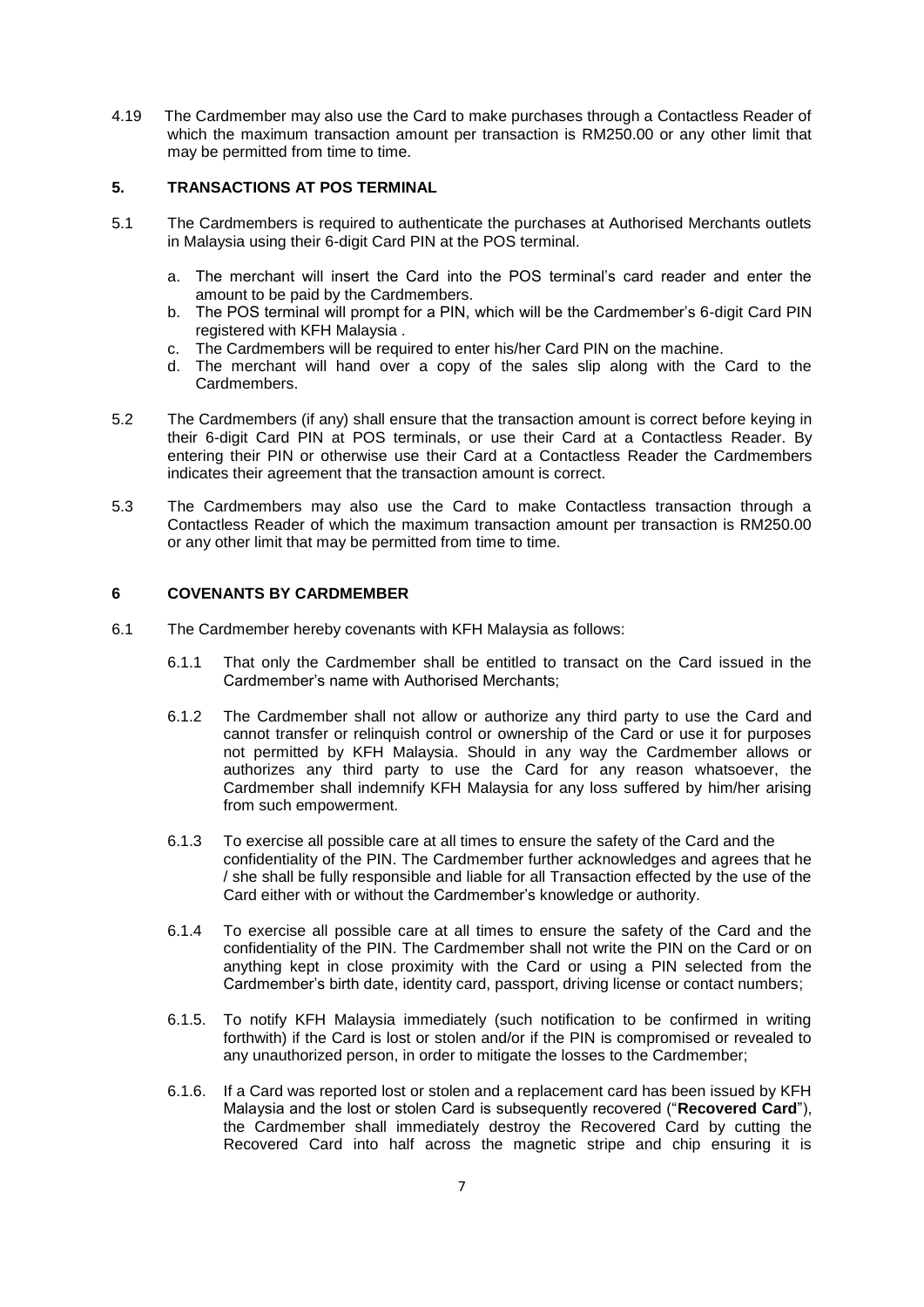completely damaged ("**Terminated Card**") and return such Terminated Card to KFH Malaysia;

- 6.1.7. To the particulars of the Cardmember as given to KFH Malaysia during the card application and to provide KFH Malaysia with any other details as KFH Malaysia may request from time to time;
- 6.1.8. To comply with the terms and conditions herein set out (as may be varied by KFH Malaysia at any time and from time to time) and all other conditions for the use of the Card as may from time to time be imposed by KFH Malaysia;
- 6.1.9. Not to use the Card for any unlawful and non halal activities, including but not limited to illegal online banking, betting or gambling. KFH Malaysia reserves its absolute rights to terminate and cancel the Card immediately without prior notice if Cardmember is found to have used the Card for an unlawful activity or non-Shariah compliant purposes.
- 6.1.10. The Transaction to be effected using the Card and monies or funds to be used for depositing to Designated Account for the use of the Card are neither obtained from any unlawful source nor relate to any unlawful activities.
- 6.1.11. It will be used only for purposes permitted by Shariah and only for the purchase of halal or Shariah-approved goods and/or services, businesses and premises. The Cardmember agrees that KFH Malaysia or KFH Malaysia Group Shariah Committee's decision on whether such goods and/or services are Shariah compliant shall be conclusive for purposes of this Agreement and shall not be used for or in connection with any unlawful activity or non-halal activity or purpose (including without limitation online gambling), whether in whole or in part.

# **7. WITHDRAWAL / SUSPENSION OF USE OF THE CARD**

- 7.1 All Cards are the property of KFH Malaysia who is entitled at any time at its absolute discretion to withdraw the Card or suspend its use or otherwise refuse any Transactions in whatever circumstances as KFH Malaysia may absolutely deem fit.
- 7.2 Upon such withdrawal, suspension or termination of the use of the Card, the Cardmember shall forthwith return the "**Terminated Card**" to KFH Malaysia.

## **8. DISCLAIMER OF LIABILITY OF KFH MALAYSIA**

- 8.1 KFH Malaysia shall not be liable for any act or omission on the part of the Authorised Merchant including refusal by the Authorised Merchant to honour the Card or any defect or deficiency in any goods or services provided by the Authorised Merchant. The Cardmember shall resolve all complaints, claims and disputes against the Authorised Merchant directly with the Authorised Merchant and not through KFH Malaysia. The Cardmember undertakes not to enjoin KFH Malaysia in any such claim and/or dispute or legal proceedings against the Authorised Merchant. KFH Malaysia shall not be liable for any payment remitted to the Authorised Merchant notwithstanding any claim and/or dispute that the Cardmember may have against the Authorised Merchant. In the event there is a dispute of any Transaction, the amount deducted for payment towards such disputed Transaction shall not be refunded until the Cardmember is absolved from any liability whatsoever in relation to such disputed Transaction.
- 8.2 The Cardmember undertakes to exempt KFH Malaysia from all liability if the Card is not accepted by any Authorised Merchant or in any online transaction or ATM.
- 8.3 KFH Malaysia disclaims all liability whatsoever for any failure to perform any obligations hereunder howsoever such failure may arise, and regardless whether such failure is within or outside KFH Malaysia's control.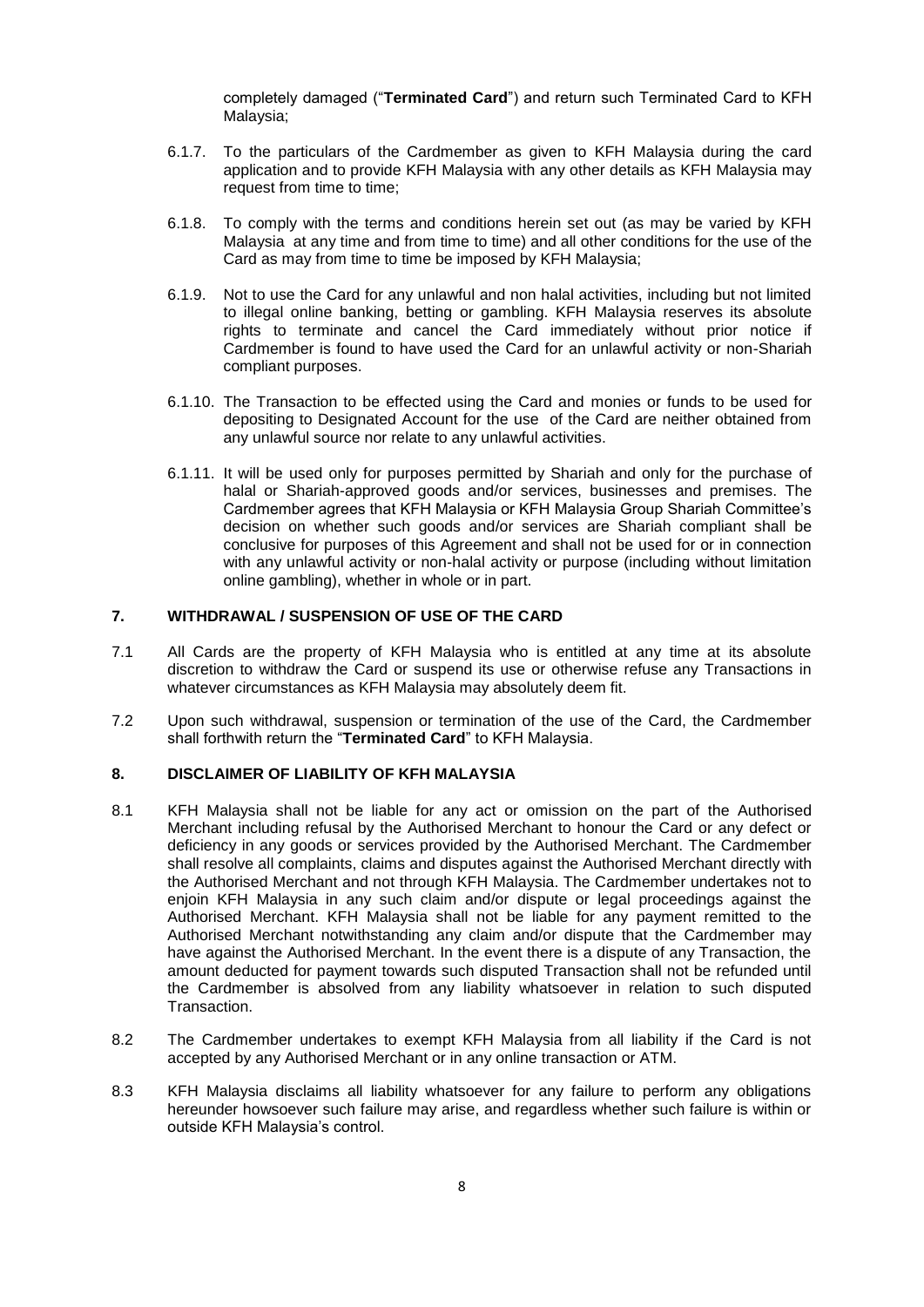8.4 Without prejudice to the generality of the foregoing, the Cardmember agrees not to hold KFH Malaysia liable in the event that KFH Malaysia is unable to perform in whole or in part any of its obligations under these terms and conditions, attributable directly or indrectly to the failure of any mechanical or electronic device, data processing system, transmission line, industrial dispute, electrical failure, any act beyond KFH Malaysia's control or any Act of God.

# **9. FEES AND CHARGES**

- 9.1 All Principal Cardmembers and Supplementary Cardmembers are subject to to the prevailing fees and charges as may be determined by KFH Malaysia, taking into account such set of pre-defined criteria drawn up by KFH Malaysia in accordance with KFH Malaysia's policies from time to time and any regulation(s) or guideline(s) that may be issued from time to time by the relevant authorities having jurisdiction over the Card and/or KFH Malaysia. For the avoidance of doubt, the Card is issued for free to Principal and Supplementary Cardmember and no annual membership fee is imposed.
- 9.2 The Cardmember shall pay KFH Malaysia a service charge of RM1.00 per withdrawal at any MEPS ATM and RM12.00 per withdrawal at all other ATMs via Visa network excluding GST.
- 9.3 Copies of the account statements will be provided to Cardmember based on the type of Account linked to the Designated Account. Alternatively, Cardmember can check balance of the Designated Account and Transaction details through KFH Malaysia's website.
- 9.4 Subject to availability, the Cardmember may request for copies of the sales draft at a service fee of RM20.00 only per sales draft or at such other fee as KFH Malaysia shall at its absolute discretion prescribed.
- 9.5 A fee of RM 15.00 will be charged for every replacement of Principal Card. A fee of RM 10.00 will be charged for every replacement of Supplementary Card issued.
- 9.6 The Cardmember shall pay to KFH Malaysia 1% of the converted amount billed to the Cardmember as service charge for any transaction in any foreign currency.
- 9.7 The Cardmember shall at all times ensure that there is sufficient available balance in the Designated Account to pay for any fees and/or charges due to KFH Malaysia to enjoy continuous usage of the Card. The Cardmember agrees that any fees and/or charges due from the Cardmember shall be debited to the Designated Account and reflected in the Statement. Any fees and/or charges paid by the Cardmember shall not be refundable under any circumstances.
- 9.8 In the event that there is insufficient available balance in the Designated Account for the Cardmember to pay for any fees and/or charges due to KFH Malaysia, KFH Malaysia reserves its absolute right to stop and/or suspend any Transaction to be affected using the Card. In addition thereto, KFH Malaysia reserves its right to set-off any of the Cardmember's account with KFH Malaysia to pay for the amounts due by giving the Cardmember seven (7) calendar days notice.
- 9.9 The aforesaid fees or charges may be varied at any time, and from time to time at the absolute discretion of KFH Malaysia by giving the Cardmember twenty one (21) calendar days notice.
- 9.10 Fees and charges are subject to government service tax wherever applicable, at the predetermined rate set out by the Inland Revenue Board of Malaysia.

## 10.0 **TERMINATION**

10.1 The Cardmember may terminate the use of his/her Card by giving KFH Malaysia written notice of termination and returning to KFH Malaysia the Card cut in halves, whereupon the use of the Card will be terminated ("Terminated Card") immediately.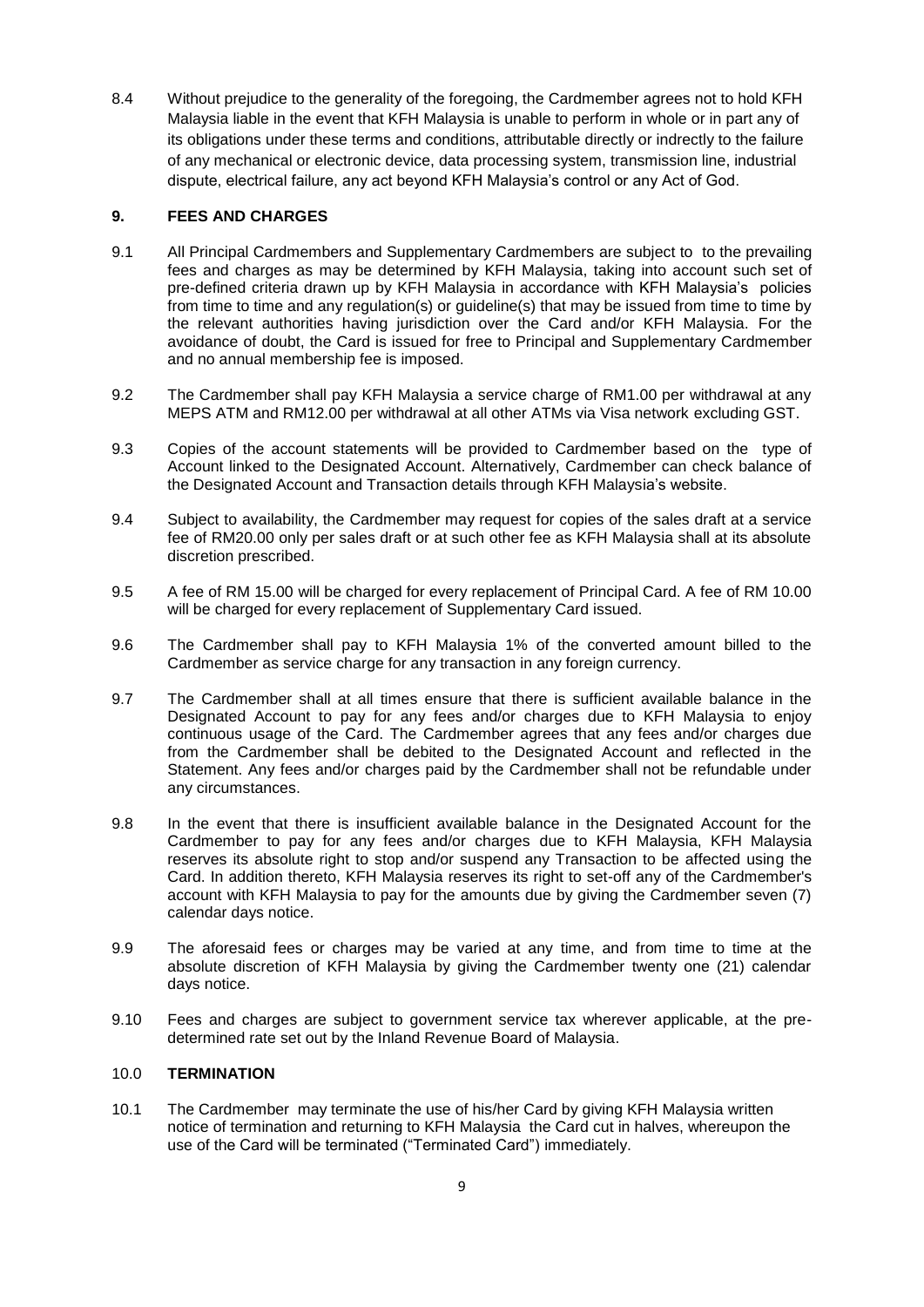10.2 Notwithstanding to the above, KFH Malaysia may at any time in its absolute discretion with notice but without assigning any reason terminate the use of the Card. Without prejudice to the generality of the foregoing, KFH Malaysia may terminate the use of the Card, upon the occurrence of any one or more of the following events:-

10.2.1 the bankruptcy, insolvency, death or incapacity of the Cardmember; and/or

10.2.2 any breach by the Cardmember of any terms contained in this Agreement.

- 10.3 The Bank has discretion to terminate the Card if there are insufficient funds in the Designated Account to clear the Transaction upon giving a fourteen (14) day written notice to the Cardmember.
- 10.4 This Agreement shall be deemed to remain in full force and effect if and when in so far as any transaction is completed but not debited to the Designated Account prior to termination thereof.
- 10.5 Termination of the Agreement shall not prejudice any liability in respect of things done or omitted to be done prior to termination thereof.
- 10.6 KFH Malaysia's rights and remedies against the Cardmember shall survive such termination.
- 10.7 Upon termination, KFH Malaysia shall be entitled to take legal action against the Cardmember to recover any amount owing by the Cardmember under this Agreement, including any fees, charges and other payments due to KFH Malaysia and the Cardmember shall be liable to pay for the costs incurred by KFH Malaysia (including legal fees on solicitor and client basis).

### **11. STATEMENT**

- 11.1 A periodic statement for the Designated Account belonging to the Cardmember stating the Transactions, fees and charges and all ATM withdrawals incurred by the Cardmember including any payment or credit made and recorded by KFH Malaysia shall be sent to the Cardmember based on their Account linked to the Designated Account. Alternatively, Cardmember may access the details of the Transactions by registering at KFH Malaysia's online banking service, www.kfh.com.my.
- 11.2 The records and entries in the Account with KFH Malaysia as appearing on the statement shall be deemed to be correct and binding on the Cardmember unless written notice to the contrary is given to KFH Malaysia by the Cardmember within fourteen (14) calendar days from the date of the statement.
- 11.3 Upon receipt of such written notice duly given by the Cardmember within the stipulated time period, KFH Malaysia shall review and verify the Designated Account and subsequently make the necessary adjustments and rectifications, if any. The operation of the Clause shall not in any way affect the Cardmember's obligation under Clause 8 PROVIDED ALWAYS that any money due to or from the Cardmember shall be credited or debited into the Designated Account.

### **12. REWARD PROGRAMME**

12.1 The Reward Programme is applicable to the Cardmember subject to the following conditions:

## 12.2 **10% Cash Back Programme**

- 12.2.1 Subject to the terms herein, Principal Cardmember and Supplementary Cardmember will be entitled to 10% Cash Back on their first (1<sup>st</sup>) usage on retail spending BUT excluding cash withdrawal transactions and / or any Pre-Authorisation Transaction.
- 12.2.2 For Supplementary Cardmember, the 10% Cash Back is only applicable to the first (1st) Supplementary Cardmember only.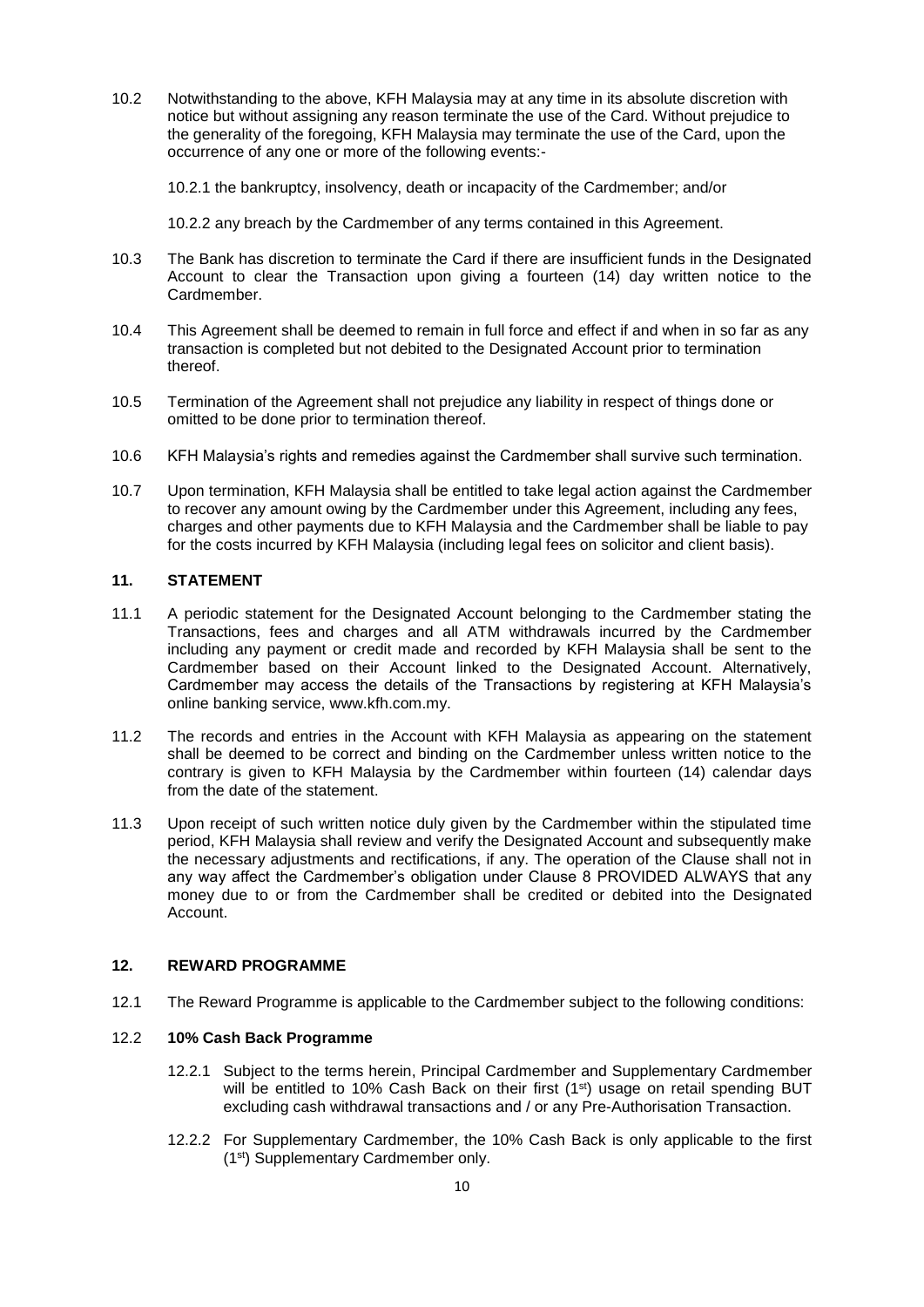- 12.2.3 The maximum capping for the 10% Cash Back is Ringgit Malaysia Twenty (RM 20.00) for Principal Cardmember and Ringgit Malaysia Ten (RM 10.00) for Supplementary Cardmember.
- 12.2.4 The Cash Back received by the eligible Cardmember will be credited into the Designated Account.
- 12.2.5. KFH Malaysia shall have the right at its sole and absolute discretion to modify or alter the percentage of Cash Back awarded for each RM1.00 transacted on the Card with prior notice to the Cardmember.
- 12.2.6 In the event that the Cash Back has been credited into the Designated Account and subsequently reversal of entry is made on the retail transaction, the Cardmember is required to reimburse KFH Malaysia the whole amount of the Cash Back granted by way KFH Malaysia charging the said amount into the Designated account.
- 12.2.7 KFH Malaysia may, at its sole and absolute discretion, deduct or cancel any Cash Back from any Cardmember or Designated Account.
- 12.2.8 KFH Malaysia shall not be responsible or liable for any inconvenience, loss or damage suffered by a Cardmember as a consequence of, and without limitation to the followings:
	- a. Any malfunction, defect or error in any card terminal or other systems of authorisation howsoever caused resulting in a failure to determine the total Cash Back in any Card account or a failure to effect or complete any Transaction; or
	- b. Any delay or inability on the part of KFH Malaysia to perform any of its obligations pursuant to this Agreement as a result of any electronic, mechanical, system, data processing or telecommunication defect or failure, or any other event outside the control of KFH Malaysia.
- 12.2.9 KFH Malaysia reserves its absolute right to amend, alter, cancel or replace the Reward Programme with alternative customer loyalty programme deemed suitable by KFH Malaysia by giving the Cardmember twenty one (21) calendar days notice prior notice.

# 12.3 **0.5% Cash Back Programme**

- 12.3.1 Subject to the terms herein, Principal Cardmember will be entitled to 0.5% Cash Back for each transaction of RM1.00 in respect of purchases made with the Principal Card.
- 12.3.2 Supplementary Cardmember is not entitled for this 0.5% Cash Back programme.
- 12.3.3 KFH Malaysia shall have the right at its sole and absolute discretion to modify or alter the percentage of Cash Back awarded for each RM1.00 transacted on the Card with prior notice to the Cardmember.
- 12.3.4 No Cash Back will be awarded in respect of any cash withdrawal utilizing the Card from the Account.
- 12.3.5 The Cash Back will be credited into the Designated Account on a monthly basis.
- 12.3.6 No Cash Back will be awarded upon the cancellation of the Card or during an inactive card status as determined by KFH Malaysia in its sole and absolute discretion.
- 12.3.7 KFH Malaysia may, at its sole and absolute discretion, deduct or cancel any Cash Back from any Cardmember or Designated Account.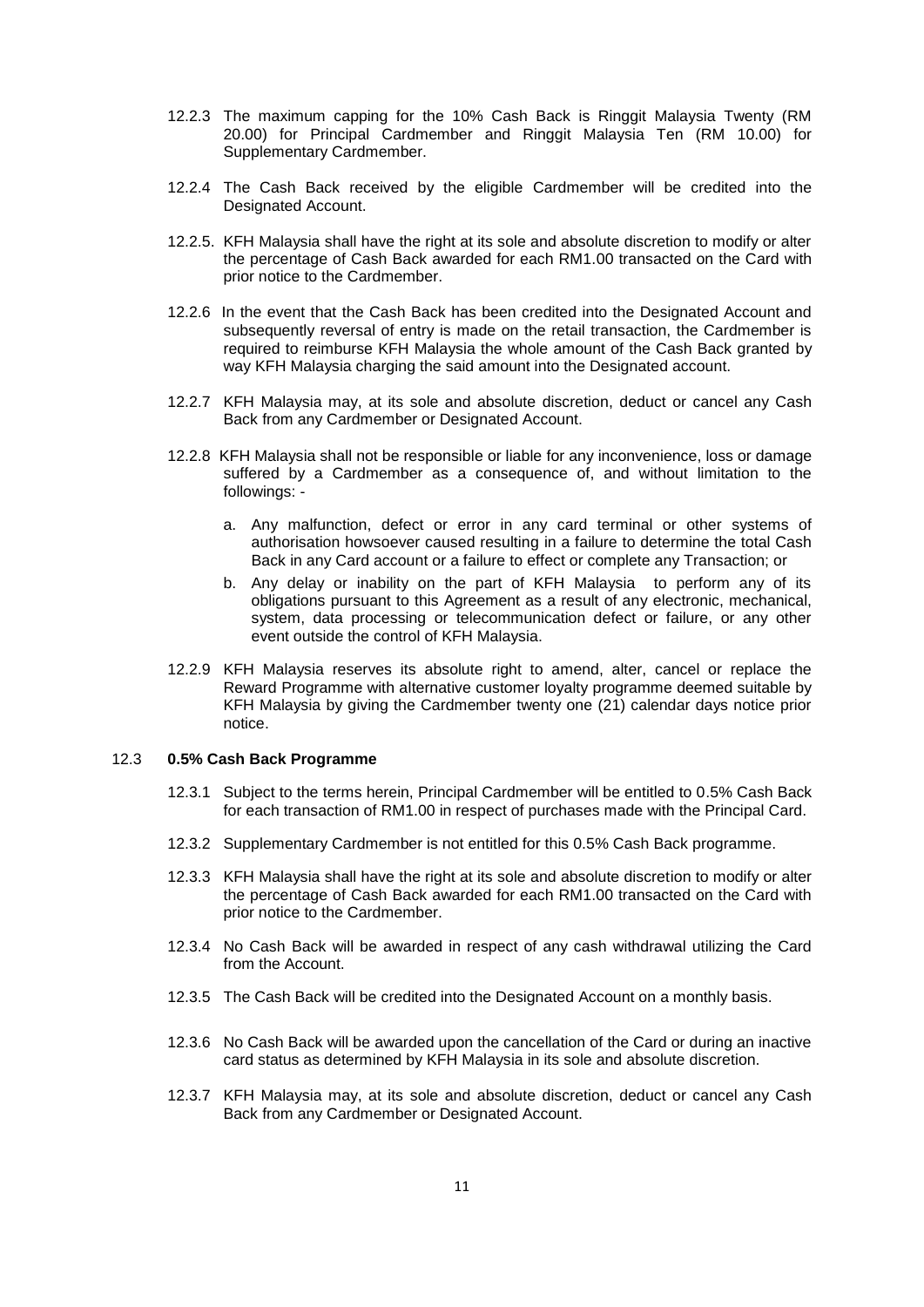- 12.3.8 KFH Malaysia shall not be responsible or liable for any inconvenience, loss or damage suffered by a Cardmember as a consequence of, and without limitation to the followings:
	- a. Any malfunction, defect or error in any card terminal or other systems of authorisation howsoever caused resulting in a failure to determine the total Cash Back in any Card account or a failure to effect or complete any Transaction; or
	- b. Any delay or inability on the part of KFH Malaysia to perform any of its obligations pursuant to this Agreement as a result of any electronic, mechanical, system, data processing or telecommunication defect or failure, or any other event outside the control of KFH Malaysia.
- 12.3.9 KFH Malaysia reserves its absolute right to amend, alter, cancel or replace the Reward Programme with alternative customer loyalty programme deemed suitable by KFH Malaysia by giving the Cardmember twenty one (21) calendar days notice.

### **13. LOST / STOLEN CARD / UNAUTHORIZED TRANSACTIONS**

13.1 The Cardmember shall be liable for all transactions incurred from unauthorized usage of the Card until a report of the loss or theft has been received by KFH Malaysia and/or where investigations made by KFH Malaysia or the police reveal that the Cardmember is a party to the procurement of any merchandise or services from the Authorised Merchant were effected through the use of the Card by any unauthorized person. The Cardmember shall be fully liable for such unauthorized transactions before KFH Malaysia receives his written notification of its loss or theft and until KFH Malaysia is satisfied that the Cardmember has not directly or indirectly caused or contributed to the loss/ theft/ unauthorized transaction and that it was not due to the Cardmember's fraudulent act or negligence.

### 13.2 Cardmember would not be liable for card-present unauthorised transactions which require PIN verification, provided the Cardmember has not:

- a. acted fraudulently;
- b. delayed in notifying the issuers as soon as reasonably practicable after having discovered the loss or unauthorised use of the Card;
- c. voluntarily disclosed the PIN to another person; or
- d. recorded the PIN on the Card or on anything kept in close proximity with the Card.
- 13.3 Cardmember would not be liable for card-present unauthorised transactions which require PIN or with the usage of a contactless card, provided the Cardmember has not:
	- a. acted fraudulently;
	- b. delayed in notifying the issuers as soon as reasonably practicable after having discovered the loss or unauthorised use of the Card;
	- c. left the Card or an item containing the Card unattended in places visible and accessible to others; or
	- d. voluntarily allowed another person to use the Card.
- 13.4 It is the onus the Cardmember to show and proof that the Card was not used by the Cardmember at the time the disputed transaction was recorded. All transactions at the ATM (including but not limited to cash withdrawals) shall be considered to have been made by the Cardmember and the Cardmember shall be fully liable for all charges and withdrawals whatsoever arising from such transactions. The onus of proving that any transaction at the ATM was not made by the Cardmember shall be on the Cardmember.
- 13.5 Upon receipt of the report of the loss or theft of the Card, KFH Malaysia shall forthwith stop, cease and suspend any Transactions to be effected using the Card.
- 13.6 KFH Malaysia is under no obligation to issue a replacement Card following the loss or theft or unauthorized use of the Card. In the event KFH Malaysia issues a replacement Card, KFH Malaysia shall be entitled to impose such conditions and impose such fees or charges as KFH Malaysia may deem fit at its sole and absolute discretion.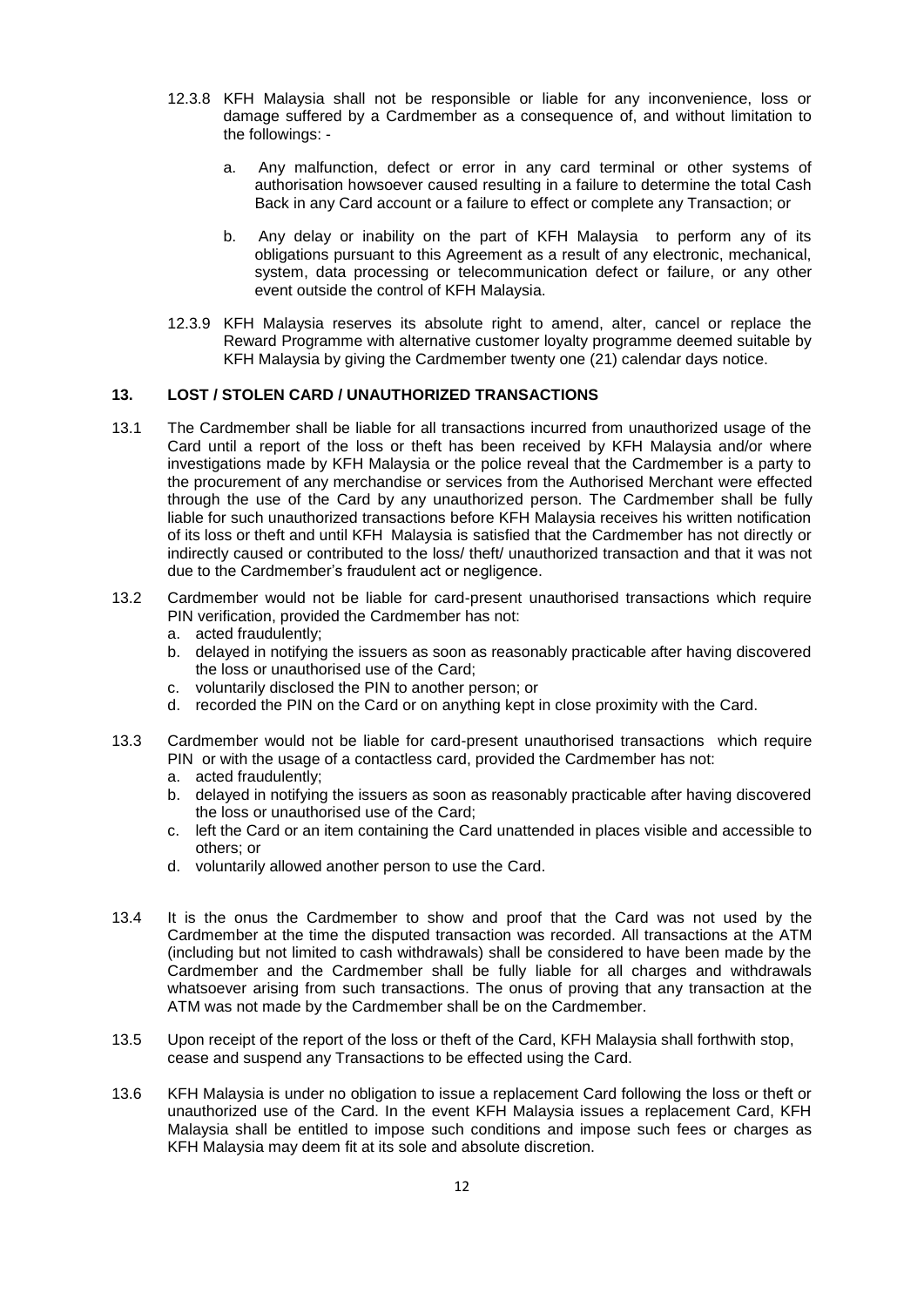## **14. CONCLUSIVE EVIDENCE**

- 14.1 The Cardmember hereby covenants with KFH Malaysia to accept as final and conclusive evidence against the Cardmember in any legal proceedings and for all other purposes whatsoever:
	- a. statement issued by KFH Malaysia is conclusive evidence of the Cardmember's transactions to KFH Malaysia as per Clause 11;
	- b. certificate from an authorized officer of KFH Malaysia is conclusive evidence of the issue whether due notice of any matter arising out of this Agreement has been given to the Cardmember;
	- c. any records kept by KFH Malaysia shall be conclusive evidence of the amount of Cash Back earned by or attributed to a Card or the Cardmember

### **15. NOTICES**

- 15.1 Any communication referred to in this Agreement shall be deemed to have been duly received by the Cardmember if left at or sent by certified ordinary post to his / her last known address or advertised in any media including the internet as decided solely by KFH Malaysia .
- 15.2 Services of any notices or legal process shall be deemed to have been effected on date of delivery if made by hand or in the case of post, on the second Business Day after posting to the Cardmember at the last known address notified to KFH Malaysia or on the date of any advertisement thereof by KFH Malaysia.

### **16. MISCELLANEOUS**

- 16.1 In the event that Cardmember has opted-in in relation to the disclosure of information, KFH Malaysia may at any time without liability to the Cardmember, disclose any information concerning the Cardmember and/or any Transactions undertaken through the use of the Card to:
	- a. any authorities, Authorized Merchants and any member of the institute of VISA International; and
	- b. any associate or related companies of KFH Malaysia, its agents, servants and/or such persons as KFH Malaysia may absolutely deem fit, provided that the Cardmember has consented to such disclosure at the point of application.
	- c. The Cardmember hereby consents to KFH Malaysia seeking any information concerning the Cardmember from any authorities, Authorised Merchant or such other person(s) as KFH Malaysia may from time to time deem fit.
- 16.2 In the event that the Cardmember has opted-in in relation to the disclosure of information for the purpose of cross selling, marketing and promotions in the application of the Card, and Cardmember subsequently wants to opt-out or vice versa, Cardmember may contact KFH Malaysia to change the option.
- 16.3 If any provision hereof is held to be void or unenforceable, in whole or in part, under any enactment or rule of law, the remaining provisions hereof shall remain in full force and effect.
- 16.4 KFH Malaysia reserves its absolute right to add, delete, alter or amend any of these terms and conditions as mentioned in any of the earlier clause inclusive of changes in fees and charges, at any time by giving to the Cardmember with at least twenty one (21) calendar days prior notice. At KFH Malaysia's discretion, notice of such additions or modifications or amendments may be effected by:
	- a. Displaying the same at the premises of KFH Malaysia or its branches or by mailing aforesaid notice to the Cardmember; or
	- b. Sending notice of the same by SMS or electronic mail or by posting the notice of the same on KFH Malaysia's website.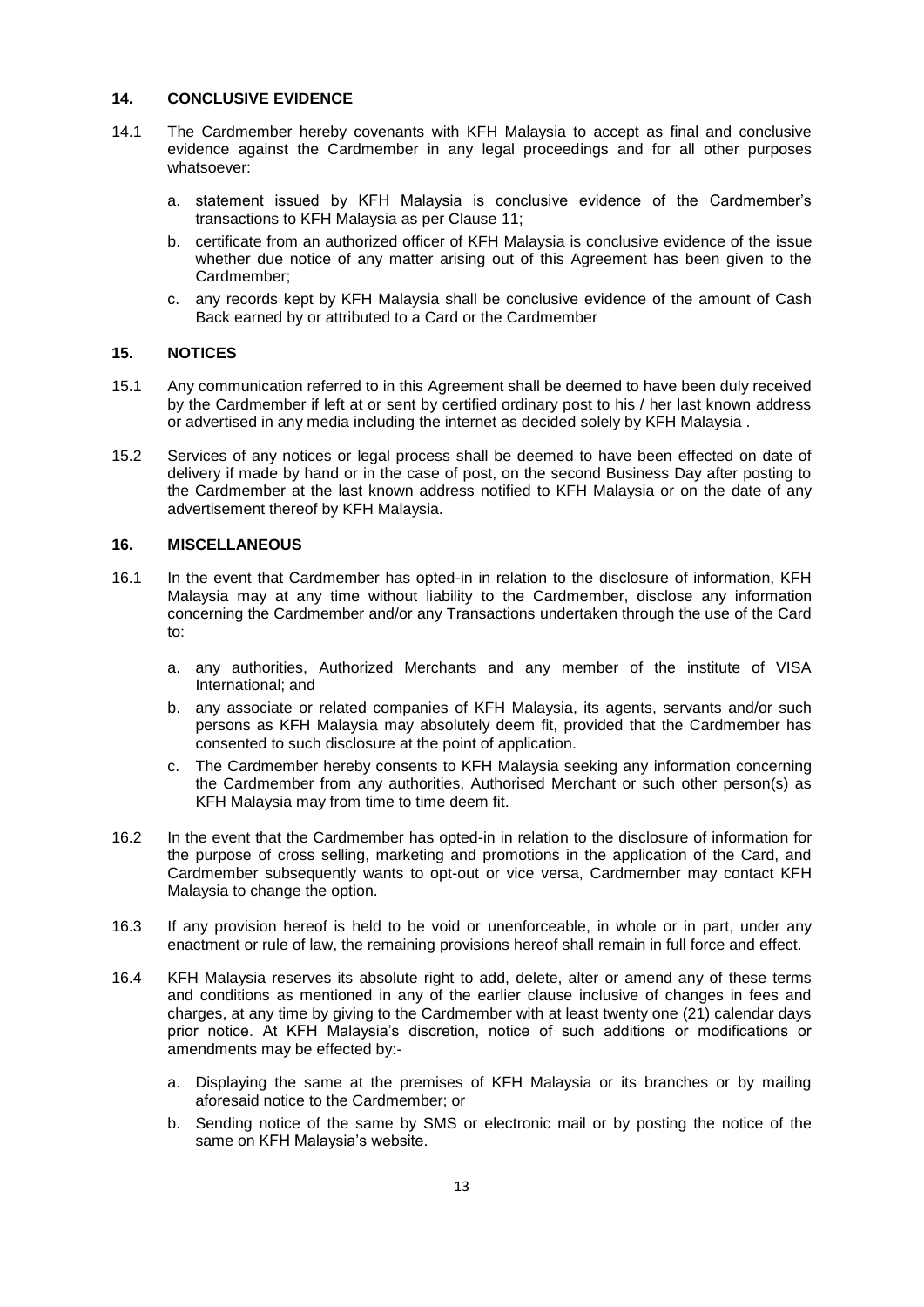- 16.5 KFH Malaysia may at any time upon giving adequate notice to the Cardmember vary, add to or amend any of these terms and conditions and the Cardmember agrees to be bound by such variation, addition, deletion and amendment.
- 16.6 If the Cardmember does not accept any such amendments, the Cardmember may, within seven (7) calendar days after KFH Malaysia has given such notice, terminate the use of the Card.
- 16.7 This Agreement (and all agreements formed pursuant hereto) shall be governed and construed under the laws of Malaysia and the Cardmember agrees to submit to the exclusive jurisdiction of the Courts of Malaysia.
- 16.8 Time whenever mentioned shall be of the essence of this Agreement but no failure to exercise and no delay in exercising on the part of KFH Malaysia of any right, power of privilege under this Agreement shall operate as waiver thereof, nor shall any single or partial exercise of any right power or privilege preclude any other or further exercise thereof or the exercise of any other right, power or privilege. The rights and remedies therein provided are cumulative and not exclusive of any rights or remedies provided by law.
- 16.9 The obligations of the Cardmember shall be binding on the Cardmember's legal representatives or successors in title and assigns.
- 16.10 In the event of any ambiguity arising from this Agreement, such ambiguity shall be resolved by KFH Malaysia's construction of the meaning of any provision and where applicable, its choice of the appropriate provision to be applied to a particular situation shall be final and binding on the Cardmember.
- 16.11 Notwithstanding any provision herein to the contrary, KFH Malaysia shall not be liable to the Cardmember and any party for loss, injury, delay or damages suffered or incurred by any such other party in performance of their respective obligations herein resulting from acts or occurrences beyond their reasonable control due to acts of God, strikes, labour disturbances, lockouts, terrorism, material shortages, riots, acts of war, governmental regulations, fire, earthquakes, flood, lightning strike, outbreak of disease and other natural disasters. The obligations of KFH Malaysia, as far as affected by such acts or occurrences, shall be suspended during the continuance of any delay or failure in performance so caused, and such delay or failure shall not be a breach of this Agreement.

- End of Terms and Conditions –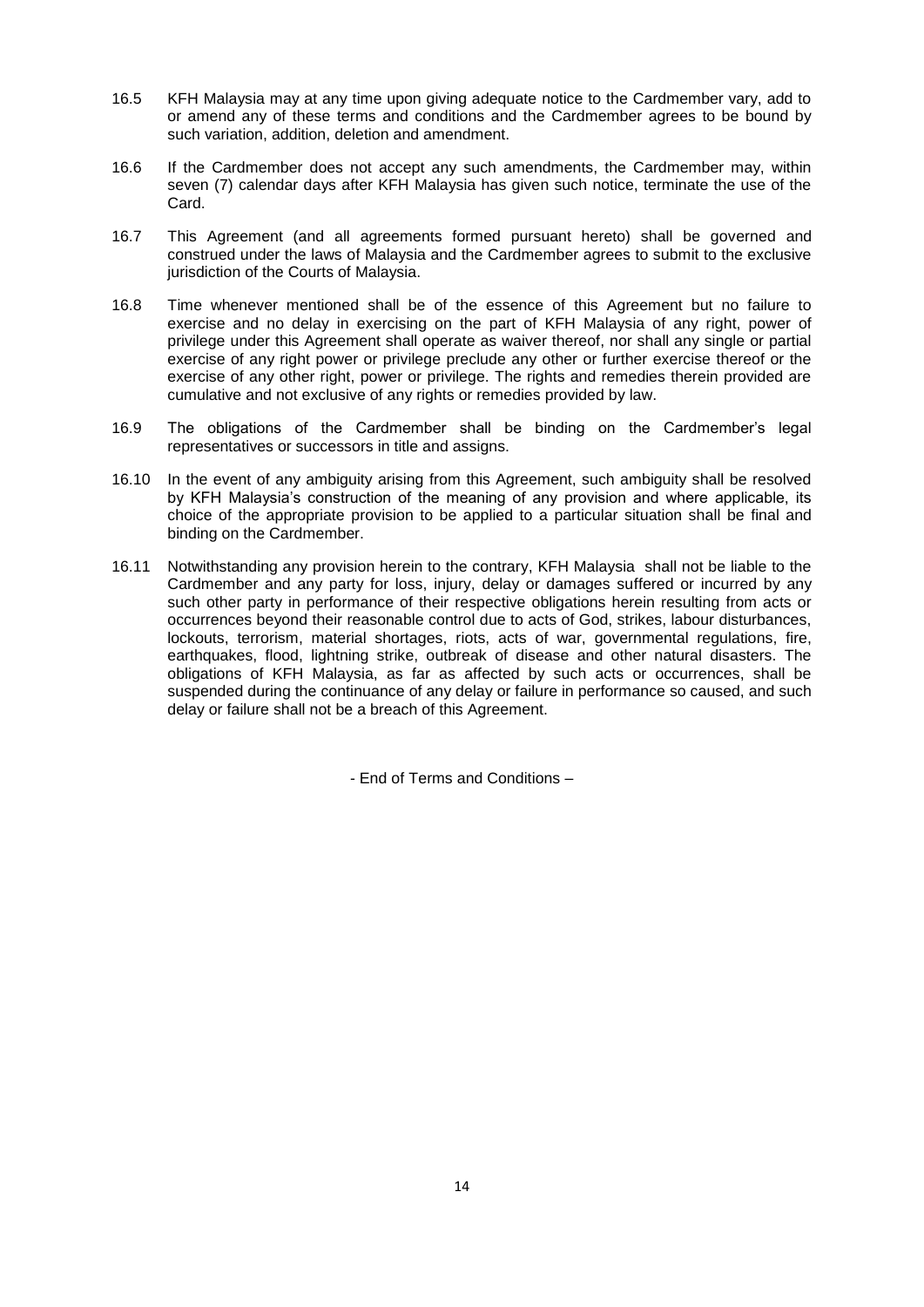# **KFH KAD DEBIT-i PERJANJIAN AHLI KAD**

December 2017

## **1. DEFINISI DAN TAFSIRAN**

1.1. Di dalam Perjanjian ini melainkan dinyatakan sebaliknya, perkataan-perkataan dan ungkapan-ungkapan berikut mempunyai erti yang terkandung:

**Ahli Kad** bererti pelanggan kepada KFH Malaysia yang diberikan Kad sebagai pengguna sah (termasuk Ahli Kad Prinsipal dan Ahli Kad Sampingan) dan "Ahli Kad" akan dianggap sedemikian.

**Ahli Kad Prinsipal** bererti individu yang telah memohon dan telah diberikan Kad Prinsipal yang dirangkaikan kepada Akaun Tentuan.

**Ahli Kad Sampingan** bererti individu yang telah diberikan Kad Sampingan yang dirangkaikan ke Akaun Tentuan Ahli Kad Prinsipal.

**Akaun** bererti akaun simpanan-i atau akaun semasa-i yang dibuka dan dipegang oleh Ahli Kad dengan KFH Malaysia pada bila-bila masa, termasuk tetapi tidak terhad kepada Akaun Tentuan sepertimana kesnya (sama ada sendiri atau bersama dengan individu lain).

**Akaun Tentuan** bererti Akaun yang ditentukan oleh Ahli Kad Prinsipal (dan penentuannya diluluskan oleh KFH Malaysia) buat sementara untuk tujuan melaksanakan Transaksi.

**ATM** bererti mesin teler automatik atau mesin yang dioperasikan oleh kad, sama ada milik KFH Malaysia atau lain-lain bank atau institusi kewangan yang turut serta atau milik Rangkaian ATM Global Visa atau lain-lain rangkaian bersekutu, di mana KFH Malaysia mempunyai persetujuan untuk membenarkan Ahli Kad menggunakan Kad di mesin tersebut.

**Kad** bererti KFH Kad Debit-i yang akan dikeluarkan oleh KFH Malaysia kepada Ahli Kad.

**Kad Prinsipal** bererti Kad yang dikeluarkan oleh KFH Malaysia kepada Ahli Kad Prinsipal bagi melaksanakan Transaksi seperti yang diperuntukkan di bawah Perjanjian ini dan istilah Kad hendaklah juga termasuk sebarang penggantian atau pembaharuan selepasnya.

**Kad Sampingan** bererti KFH Kad Debit-i Sampingan yang dikeluarkan oleh KFH Malaysia kepada Ahli Kad Sampingan yang terikat kepada Kad Debit-i Prinsipal.

**KFH Malaysia atau Bank** bererti Kuwait Finance House (Malaysia) Berhad (No. Syarikat 672174-T), bank Islam berlesen yang ditubuhkan mengikut undang-undang Malaysia dan mempunyai alamat berdaftar di Tingkat 26, Menara Prestige, No 1 Jalan Pinang, 50450 Kuala Lumpur.

**Pembaca Tanpa Sentuh** adalah pembaca kad yang selamat digunakan yang disediakan di terminal POS di mana pembelian Visa payWave dan MyDebit boleh dibuat.

**Transaksi Tanpa Sentuh** bermaksud transaksi yang dibuat dengan memegang Kad di depan Pembaca Tanpa Sentuh dan tanpa perlu memasukkan atau meleretkan Kad.

**Pegangan Baki** bererti pada bila-bila masa jumlah amaun yang dianggarkan oleh KFH Malaysia sebagai amaun mana-mana dan semua Transaksi yang dilakukan ke atas Kad, tetapi belum didebitkan dari Akaun Tentuan.

**Peniaga Yang Dibenarkan** bererti mana-mana peruncit atau individu, syarikat atau pertubuhan lain, kakitangan, pekerja atau ejennya yang bersetuju menerima atau menyebabkan pejabat, cawangankedai (termasuk kedai dalam talian kategori 3D secure peniaga), stor, premis perniagaan dan lokasinya di Malaysia atau di lain-lain tempat untuk menerima Kad apabila dikemukakan secara baik untuk n Ahli Kad membuat Transaksi Debit pada Kad.

**Pengeluaran Wang Tunai** bermaksud pengeluaran wang tunai daripada Akaun di ATM atau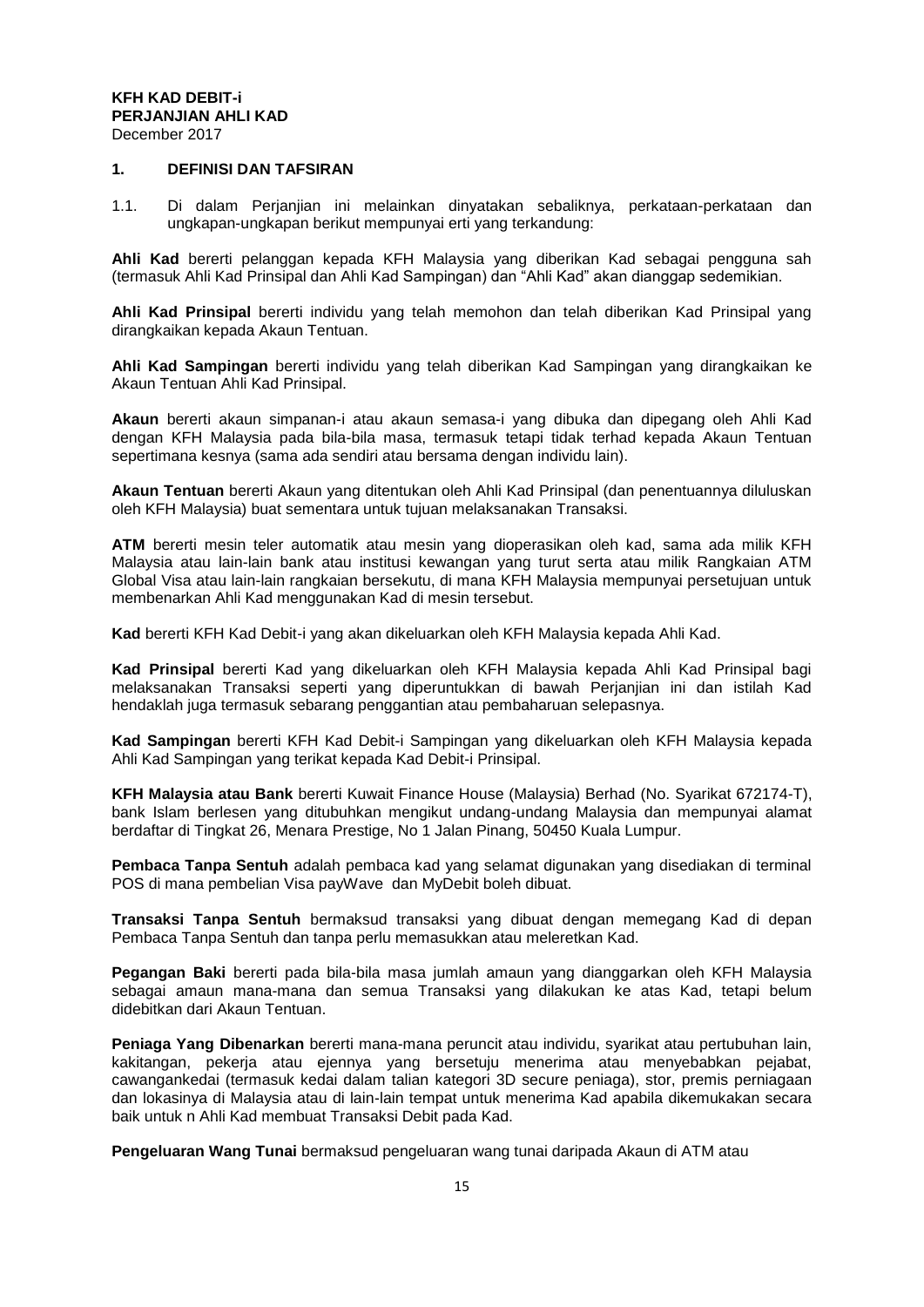di mana-mana Pengeluar Tunai Dibenarkan

**Penyata** bererti penyata yang dikeluarkan oleh KFH Malaysia dalam apa cara sekalipun yang ditentukan oleh KFH Malaysia untuk menunjukkan segala Transaksi yang dilakukan oleh Ahli Kad menerusi penggunaan Kad.

**PIN** bererti nombor pengenalan peribadi yang diberi kepada Ahli Kad untuk digunakan bersama Kad.

**POS** bermaksud terminal tempat jualan yang membenarkan pendebitan Akaun Kad untuk transaksi pembelian di rangkaian rakan niaga yang dibenarkan.

**Program Ganjaran** bererti Program yang memberi Pulangan Tunai kepada Ahli Kad.

**Pulangan Tunai** bererti tunai yang diberi kepada Ahli Kad di bawah Program Ganjaran berhubung dengan Transaksi yang dilakukan melalui penggunaan Kad.

**Tarikh Tamat** bererti tarikh tamat Kad seperti yang tercetak pada Kad.

**Transaksi** bererti mana-mana dan semua transaksi perbankan yang dilakukan menerusi penggunaan Kad dan/atau PIN dan merangkumi tetapi tidak terhad kepada, pengeluaran tunai, pembelian, pembayaran, pemindahan dana, pertanyaan baki, deposit tunai dan cek, penjelasan bil dan manamana perkhidmatan perbankan eletronik lain seperti yang ditawarkan atau diperkenalkan oleh KFH Malaysia dari semasa ke semasa (sama ada menerusi ATM, Terminal Tumpuan Jualan (POS), transaksi dalam talian atau lain-lain terminal atau saluran yang disediakan kepada Ahli Kad). Untuk mengelakkan keraguan, istilah**Transaksi** merangkumi juga **Transaksi Debit**.

**Transaksi Pra-Dibenarkan** bererti mana-mana transaksi yang dilakukan oleh Ahli Kad dengan mana-mana Peniaga Yang Dibenarkan yang menjalankan perniagaan stesen petrol (pam luar stesen), hotel, hospital dan mana-mana perniagaan lain yang ditentukan oleh KFH Malaysia dari semasa ke semasa.

**Transaksi Debit** bererti transaksi yang dilakukan di bawah nama, tanda, logo Visa dan MyDebit menerusi penggunaan Kad melalui Pembaca Tanpa Sentuh atau dengan PIN

Bagi mengelakkan keraguan, Transaksi disini juga termasuk Transaksi Pra-Dibenarkan dan juga Transaksi Debit.

- 1.2. Melainkan wujud ketidakseragaman dalam subjek atau konteks dengan pembinaannya atau melainkan dinyatakan sebaliknya:
	- a. perkataan yang merujuk kepada satu jantina merangkumi semua jantina lain dan perkataan yang merujuk kepada bentuk tunggal merangkumi bentuk jamak dan sebaliknya;
	- b. perkataan yang merujuk kepada individu-individu juga merangkumi waris, wakil peribadi dan pengganti serta penerima serah haknya;
	- c. mana-mana rujukan kepada sub-klausa, klausa atau pihak adalah kepada subklausa, klausa atau pihak kepada Perjanjian ini dan merangkumi semua pindaan dan rombakan yang dibuat kepada Perjanjian ini dari semasa ke semasa;
	- d. mana-mana rujukan kepada peruntukan berkanun merangkumi mana-mana pindaan, gabungan atau penggubalan semula yang sedang berkuatkuasa, dan semua instrumen berkanun atau arahan yang dibuat mengikutnya;
	- e. perkataan "Ringgit Malaysia" dan singkatan "RM" bererti mata wang sah Malaysia;
	- f. mana-mana rujukan "Hari Perniagaan" adalah kepada hari di mana KFH Malaysia dibuka untuk perniagaan di Malaysia;
	- g. jika mana-mana tempoh masa jatuh pada hari, yang bukannya Hari Perniagaan, maka tempoh masa itu akan dianggap tamat tempoh pada hari perniagaan berikutnya;
	- h. tajuk di dalam Perjanjian ini diberi untuk memudahkan rujukan sahaja dan tidak akan menjejaskan tafsiran peruntukan yang terkandung di sini.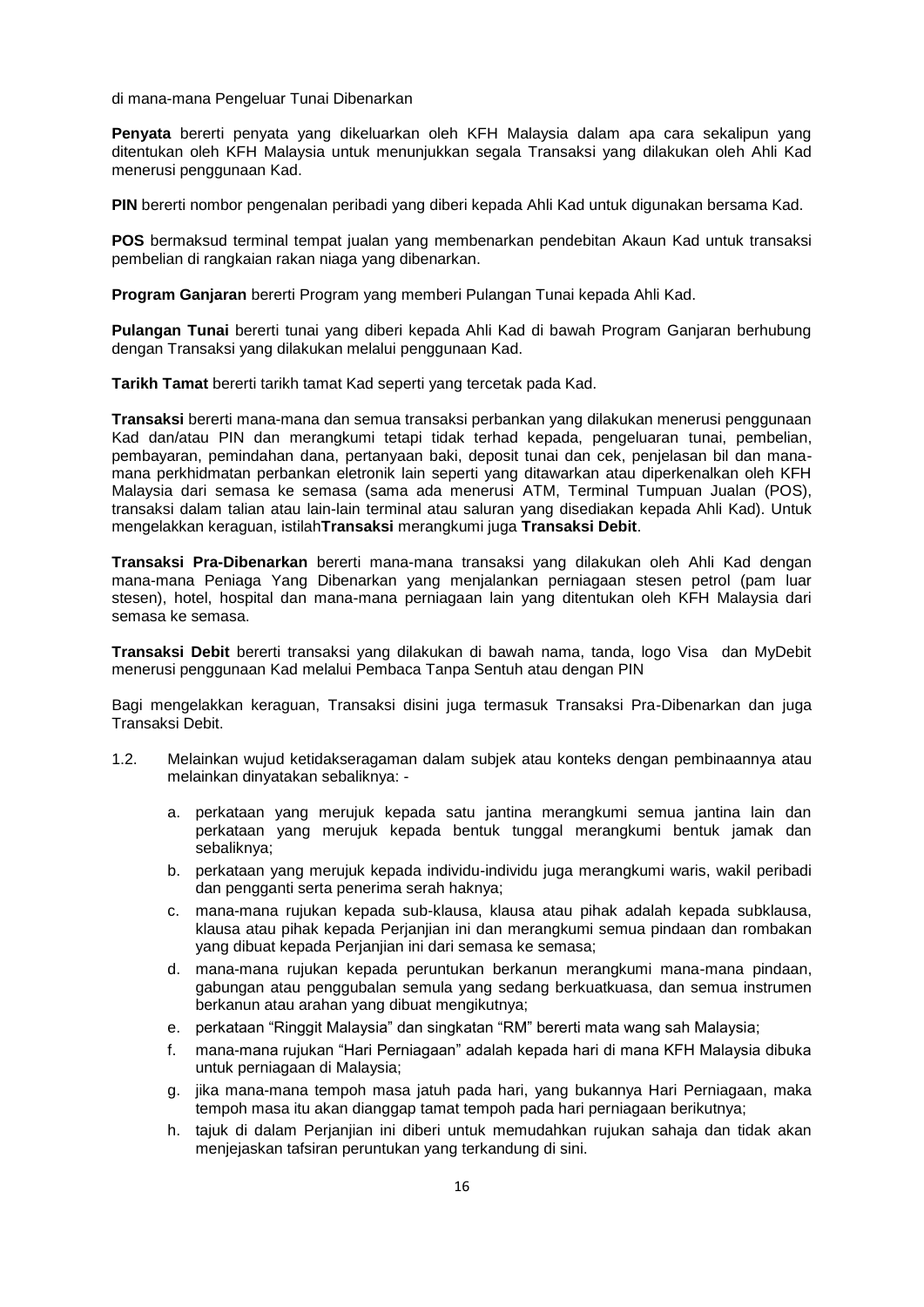## **2. PERMOHONAN DAN PENERIMAAN**

- 2.1. Pelanggan KFH Malaysia yang memegang akaun simpanan-i atau akaun semasa-i pada usia [lapan belas (18) tahun dan ke atas] adalah layak untuk memohon Kad. Bagi akaun simpanan-i atau akaun semasa-i bersama, hanya pemegang akaun bersama dengan arahan "salah satu menandatangani" boleh memohon Kad.
- 2.2. Bagi Kad Sampingan, pelanggan yang berusia 12 (dua belas) tahun dan ke atas adalah layak untuk memohon Kad Sampingan yang terikat kepada Ahli Kad Prinsipal. Kad Sampingan tersebut mestilah terikat kepada Akaun Tentuan.
- 2.3. Pemohon Kad mesti melengkapkan borang permohonan yang ditentukan oleh KFH Malaysia dan menyerahkannya kepada KFH Malaysia atau wakil atau nominee yang dilantik bersama salinan fotostat kad pengenalannya (depan dan belakang), dan semua dokumen serta bayaran lain yang dinyatakan oleh KFH Malaysia dari masa ke semasa (jika perlu).
- 2.4. KFH Malaysia berhak mengikut budi bicara mutlaknya meluluskan atau menolak sebarang permohonan untuk Kad tanpa memberikan apa-apa alasan kepada pemohon.
- 2.5. Dengan mengeluarkan Kad kepada Ahli Kad, KFH Malaysia bersetuju menyediakan kemudahan Kad kepada Ahli Kad tertakluk kepada terma-terma dan syarat-syarat yang dinyatakan di sini (yang mungkin dipinda oleh KFH Malaysia pada bila-bila masa dan dari semasa ke semasa).
- 2.6. Sebaik sahaja menerima Kad, Ahli Kad perlu mengesahkan Kad dengan menandatangani panel tandatangan di sebelah belakang Kad. Ahli Kad tidak boleh mendedahkan nombor PIN kepada sesiapa untuk kegunaan Kad ini. Dengan penggunaan Kad, Ahli Kad bersetuju untuk terikat sepenuhnya di mana Ahli Kad telah membaca, memahami dan bersetuju sepenuhnya dengan terma-terma dan syarat-syarat yang dinyatakan (yang mungkin dipinda oleh KFH Malaysia pada bila-bila masa dan dari semasa ke semasa).
- 2.7. Ahli Kad akan hanya diberi satu (1) Kad Prinsipal pada satu masa, tertakluk kepada budi bicara mutlak KFH Malaysia untuk mengeluarkan lebih daripada satu Kad kepada Ahli Kad sekiranya difikirkan sesuai.
- 2.8. Di mana Ahli Kad telah diberi lebih daripada satu Kad, KFH Malaysia berhak untuk membatalkan mana-mana kad mengikut budi bicara mutlak KFH Malaysia dan Ahli Kad perlu menyerahkan kembali Kad tersebut kepada KFH Malaysia.

# **3. KAD SAMPINGAN**

- 3.1 Di atas permintaan Ahli Kad Prinsipal, KFH Malaysia, boleh mengikut budi bicara mutlaknya dan tertakluk kepada Ahli Kad Sampingan menyempurnakan dokumen-dokumen dan/atau perjanjian-perjanjian yang diperlukan oleh KFH Malaysia mengikut budi bicara mutlaknya, mengeluarkan satu Kad Sampingan kepada Ahli Kad Sampingan.
- 3.2 Ahli Kad Prinsipal berakujanji dan menjamin KFH Malaysia yang Ahli Kad Prinsipal akan memastikan setiap Ahli Kad Sampingan mengikuti dan menjalankan, sebagai tambahan kepada perjanjian-perjanjian lain yang mungkin dimaterai antara KFH Malaysia dengan Ahli Kad Sampingan, segala terma-terma dan syarat-syarat dalam Perjanjian ini yang diguna pakai bagi Ahli Kad Prinsipal tertakluk kepada pindaan yang sewajarnya mengikut keadaan kes, seolah-olah Ahli Kad Sampingan adalah pihak kepada Perjanjian ini.
- 3.3 Kad Sampingan boleh dibatalkan melalui pemberitahuan bertulis oleh Ahli Kad kepada KFH Malaysia. Notis tersebut mestilah disertai dengan Kad Sampingan yang telah dipotong kepada dua (2) bahagian menerusi jalur magnetic dan cip serta dikembalikan kepada KFH Malaysia dengan syarat bahawa kedua-dua Ahli Kad Prinsipal dan Ahli Kad Sampingan adalah terus terikat dan bertanggungjawab di bawah terma-terma dan syarat-syarat Perjanjian iniberkaitan dengan Kad Sampingan sehinggalah KFH Malaysia menerima Kad Sampingan dan membatalkannya. Meskipun dengan pembatalan Kad Sampingan, Ahli Kad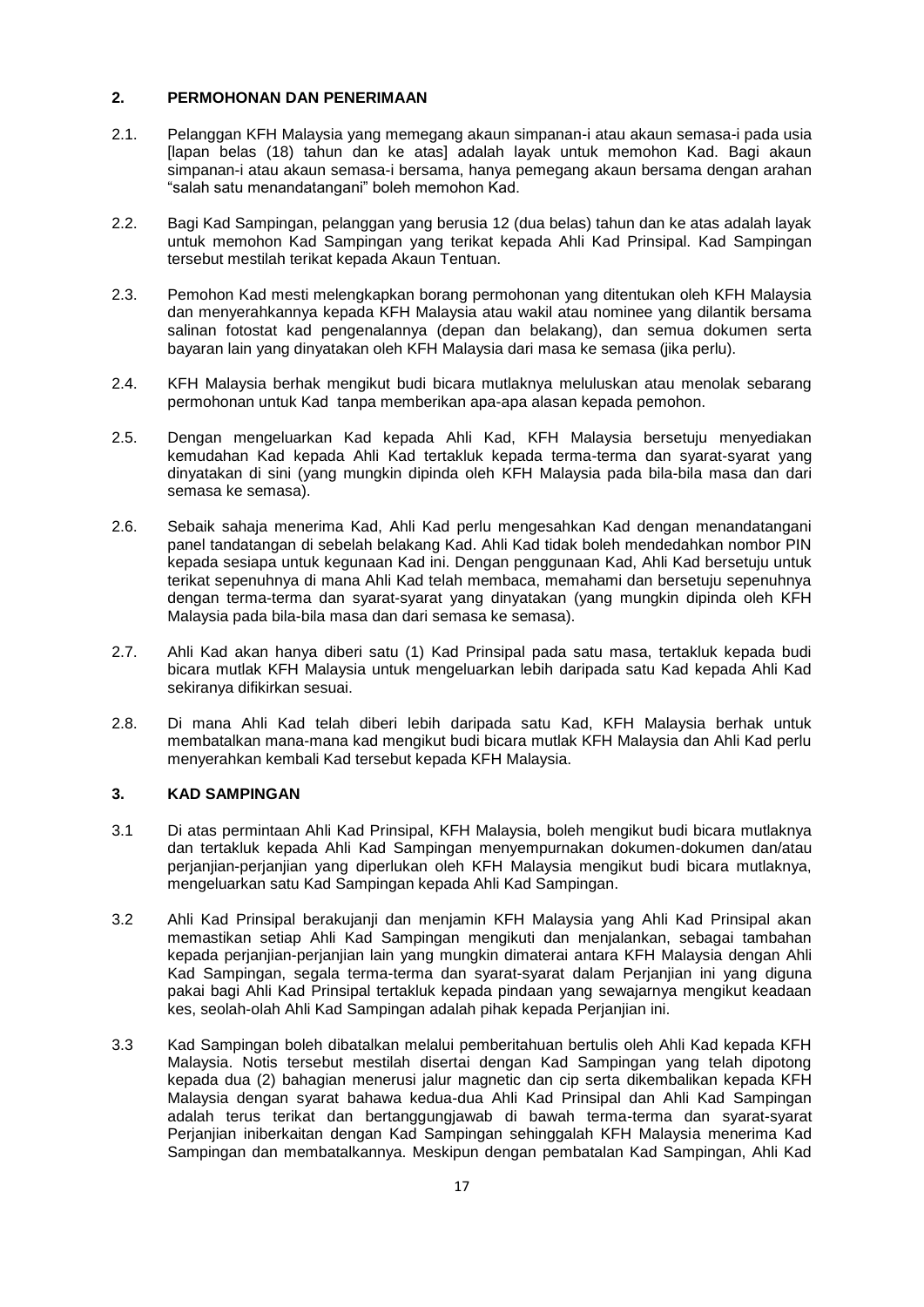Prinsipal dan Ahli Kad Sampingan tersebut masih bertanggungjawab terhadap semua caj terdahulu berkenaan dengan Kad Sampingan sebelum pembatalan dibuat.

- 3.4 KFH Malaysia tidak akan bertanggungjawab kepada Ahli Kad untuk sebarang kerugian yang ditanggung atau tuntutan yang dibuat keatas Ahli Kad akibat dari kegagalan Ahli Kad mengembalikan Kad Sampingan yang telah dipotong kepada dua (2) langsungan dari pembatalan Kad.
- 3.5 Kecuali yang sebaliknya telah dinyatakan, apabila seorang Ahli Kad Sampingan telah menyempurnakan borang permohonan atau di mana Perjanjian ini bertujuan untuk mengikat Ahli Kad Sampingan, Ahli Kad Sampingan mengakui, bersetuju dan mengesahkan bahawa, kecuali diperuntukkan sebaliknya, kesemua waad Ahli Kad Prinsipal mengikat Ahli Kad Sampingan seolah-olah Ahli Kad Sampingan adalah dinamakan sebagai Ahli Kad Prinsipal dan kesemua rujukan terhadap terma "Ahli Kad" dalam Perjanjian ini akan dianggap sebagai merujuk kepada Ahli Kad Sampingan kecuali rujukan tersebut bercanggah dengan konteks yang dimaksudkan atau kecuali diperuntukkan sebaliknya.
- 3.6 Penggunaan Kad Sampingan oleh Ahli Kad Sampingan adalah terikat kepada Akaun Tentuan. Penggunaan Kad tersebut adalah tertakluk kepada had yang telah ditetapkan oleh Ahli Kad Prinsipal dan/atau terhad kepada baki sedia ada di dalam Akaun Tentuan.

## **4. PENGGUNAAN KAD**

- 4.1 Ahli Kad hanya boleh menggunakan Kad tersebut untuk pembelian dan pembayaran di cawangan perniagaan yang berasaskan Syariah sahaja. Ahli Kad harus mengaku dan bersetuju dan mematuhi bahawa jika Kad itu digunakan untuk pembelian dan pembayaran di cawangan perniagaan yang tidak berasaskan Shariah, KFH Malaysia berhak untuk menarik, menggantung dan/atau membatalkan penggunaan Kad tersebut.
- 4.2 Kad adalah dikeluarkan oleh KFH Malaysia kepada Ahli Kad berdasarkan kepada konsep Shariah iaitu Wakalah dan Ujrah yang merujuk kepada pembayaran yuran pengurusan sebagai pertukaran untuk khidmat yang diberikan. Perkhidmatan-perkhidmatan, faedahfaedah dan keistimewaan-keistimewaan di bawah Perjanjian ini adalah ditentukan oleh KFH Malaysia.
- 4.3 Sebagai tambahan kepada yang di atas, Ahli Kad bersetuju yang Kad dikeluarkan untuk kegunaan berkaitan perkhidmatan-perkhidmatan yang disediakan oleh KFH Malaysia dari semasa ke semasa mengikut budi bicara mutlaknya, di dalam lingkungan baki sedia ada di dalam Akaun Tentuan, sepanjang tempoh Kad (termasuk tempoh yang diperbaharui), termasuk tetapi tidak terhad kepada yang berikut:
	- a. Untuk memudahkan pembelian barangan dan perkhidmatan yang Halal daripada Peniaga Yang Dibenarkan; dan/atau
	- b. Untuk memudahkan pengeluaran wang tunai di mesin-mesin ATM; dan/atau
	- c. Untuk memudahkan operasi akaun semasa atau akaun simpanan; dan/atau
	- d. Kemudahan-kemudahan lain, yang tertakluk kepada notis bertulis daripada KFH Malaysia (secara keseluruhannya dirujuk sebagai "Perkhidmatan-perkhidmatan").
- 4.4. KFH Malaysia mempunyai hak mutlak untuk menghentikan, menamatkan, menggantikan atau melanjutkan mana-mana Perkhidmatan-Perkhidmatan, faedah-feadah dan keistimewaankeistimewaan bagi Kad mengikut budi bicara mutlaknya.
- 4.5 Sebagai balasan KFH Malaysia mengeluarkan Kad kepada Ahli Kad, Ahli Kad bersetuju mematuhi terma-terma dan syarat-syarat yang dinyatakan di sini dan lain-lain terma-terma dan syarat-syarat sepertinya, pindaan dan/atau penambahan yang mungkin dikenakan oleh KFH Malaysia dari semasa ke semasa, mengikut budi bicara mutlaknya dengan memberi Ahli Kad notis dua puluh satu (21) hari kalendar sebelum tarikh ia berkuatkuasa.
- 4.6. Kad hanya sah sehingga Tarikh Tamat. Apabila tamat tempoh KadTamat, Ahli Kad mestilah memotong Kad kepada dua bahagian menerusi jalur magnetic dan cip serta mengembalikan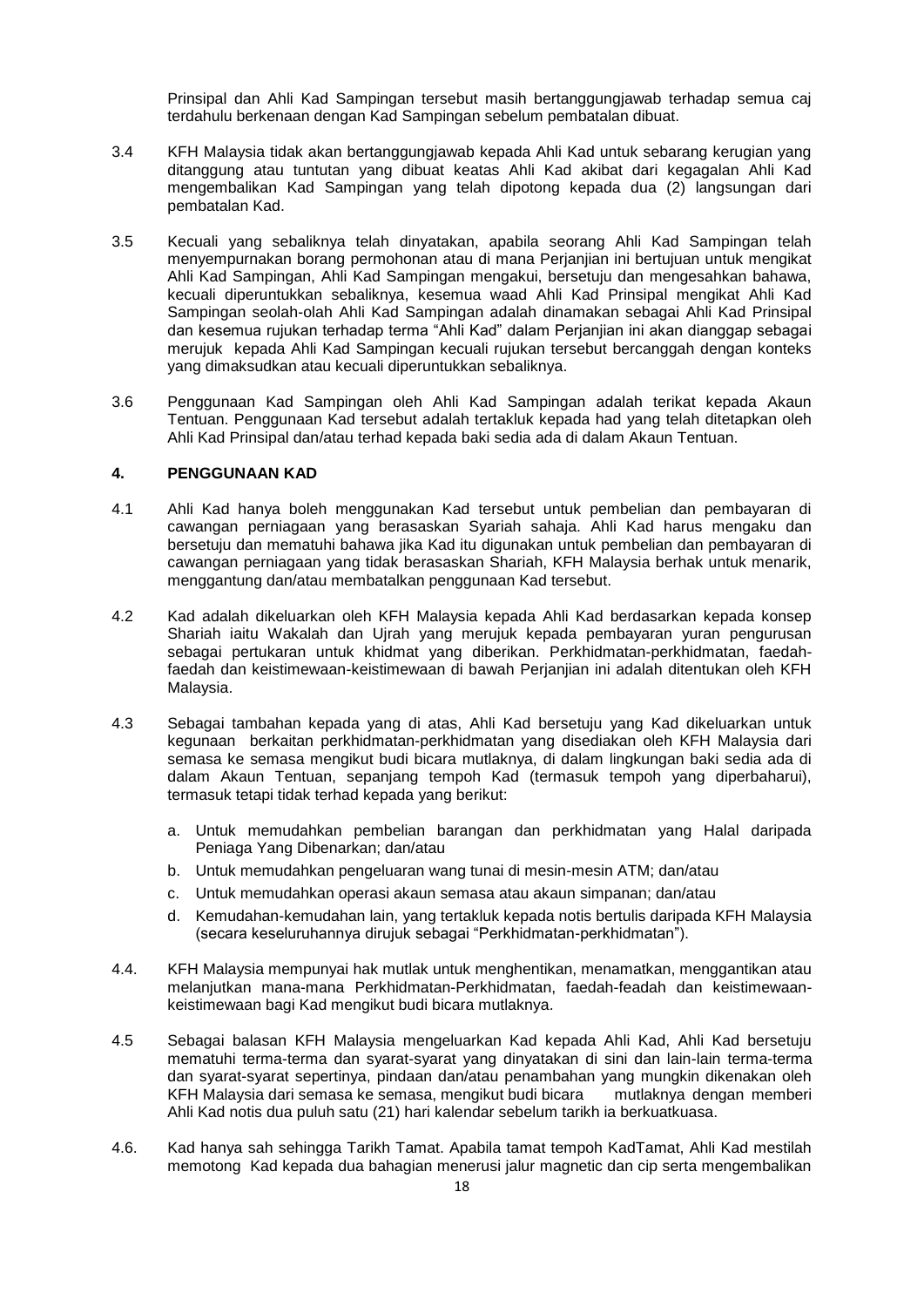kad yang telah dipotong kepada KFH Malaysia untuk digantikan dengan Kad baru, yang akan dikeluarkan mengikut budi bicara mutlak KFH Malaysia.

- 4.7. Kad adalah kad debit di mana Akaun Tentuan akan didebitkan untuk pembelian menggunakan Kad. Kad boleh digunakan untuk membeli barangan dan perkhidmatan di Malaysia dan di luar negara di Peniaga Yang Dibenarkan berdasarkan had yang telah ditetapkan dan selagi terdapat baki tunai yang mencukupi di dalam Akaun Tentuan ketika pembelian dilakukan. Ahli Kad bertanggungjawab untuk memastikan Akaun Tentuan mempunyai baki tunai yang mencukupi sebelum menggunakan Kad untuk membeli barangan dan/atau perkhidmatan.
- 4.8 Ahli Kad dibenarkan membeli barangan dan perkhidmatan secara dalam talian di laman 3D secure peniaga dan mengakses tunai di ATM atau institusi kewangan yang memaparkan [MEPS/Visa Plus (untuk transaksi Debit) dan Visa/ VisaCard (untuk Transaksi Debit)] selagi terdapat baki tunai yang mencukupi di dalam Akaun Tentuan ketika membuat transaksi atau pengeluaran dan had yang ditetapkan semasa permohonan (tertakluk kepada had yang ditetapkan oleh KFH Malaysia untuk setiap pengeluaran).
- 4.9. Ahli Kad boleh menggunakan Kad di mana-mana ATM KFH Malaysia di Malaysia atau manamana ATM tempatan yang memaparkan MEPS SAHAJA untuk pengeluaran tunai dari Akaun Tentuan. Walau bagaimanapun, untuk pengeluaran tunai dari Akaun Tentuan oleh Ahli Kad di luar Malaysia, ianya hanya boleh dilakukan di mana-mana ATM yang memaparkan Visa atau Visa Plus.
- 4.10 Ahli Kad bersetuju dan sedia maklum bagi setiap Transaksi Pra-Dibenarkan, amaun minimum sebanyak Ringgit Malaysia Dua Ratus (RM 200.00) atau apa-apa amaun lain yang ditentukan oleh Peniaga Yang Dibenarkan akan didebitkan dari Akaun Tentuan. KFH Malaysia hanya akan memaklumkan jumlah sebenar bagi Transaksi Pra-Dibenarkan tersebut dan seterusnya akan melepaskan apa-apa perbezaan amaun yang telah dipegang dari Akaun Deposit anda dalam masa tiga (3) hari bekerja selepas tarikh transaksi.
- 4.11 Mana-mana pengeluaran tunai oleh Ahli Kad akan didebitkan terus dari Akaun Tentuan tertakluk kepada had maksimum terkumpul RM5,000.00 sehari dan had maksimum pengeluaran sebanyak RM1,500.00 setiap transaksi pengeluaran .
	- a. Had pengeluaran tunai terkumpul sehari ditetapkan kepada RM 5,000.00 permohonan Kad. Bagi Ahli Kad Sampingan, had pengeluaran tunai terkumpul adalah berdasarkan kepada had yang ditetapkan oleh Ahli Kad Prinsipal.
	- b. Had pembelian terkumpul sehari ditetapkan kepada RM 5,000.00 semasa permohonan Kad melainkan jika dinyatakan sebaliknya oleh Ahli Kad di dalam borang permohonan Kad. Ahli Kad boleh menukarkan had pembelian terkumpul sehari pada bila-bila masa di mana-mana cawangan-cawangan KFH Malaysia atau melalui apa-apa cara yang difikirkan sesuai oleh KFH Malaysia. Bagi Ahli Kad Sampingan, had pembelian terkumpul adalah berdasarkan kepada had yang ditetapkan oleh Ahli Kad Prinsipal.
- 4.12 Untuk tujuan melakukan transaksi ATM dan Debit, Ahli Kad akan menjalankan pemilihan PIN dengan menggunakan "Online PIN Pad". PIN adalah sulit dan tidak harus didedahkan kepada sesiapa jua di bawah apa jua keadaan atau dengan apa cara sekalipun. Ahli Kad seterusnya mengakui dan bersetuju bahawa beliau akan bertanggungjawab sepenuhnya untuk semua Transaksi yang dilakukan dengan penggunaan PIN sama ada dengan atau tanpa pengetahuan atau kebenaran Ahli Kad.
- 4.13 KFH Malaysia boleh menetapkan Pegangan Baki untuk tujuan mana-mana transaksi debit yang bakal dilakukan pada Kad. Amaun untuk Pegangan Baki dan tempoh Pegangan Baki tersebut akan ditetapkan mengikut budi bicara KFH Malaysia secara mutlak. KFH Malaysia boleh mengikut budi bicara mutlaknya mendebitkan Akaun Tentuan dengan amaun Pegangan Baki (atau sebahagian daripadanya) tidak kira sama ada amaun tersebut mewakili atau tidak mewakili Transaksi Debit. Jika KFH Malaysia mendebit mana-mana amaun daripada Akaun Tentuan dan KFH Malaysia seterusnya menetapkan amaun tersebut (atau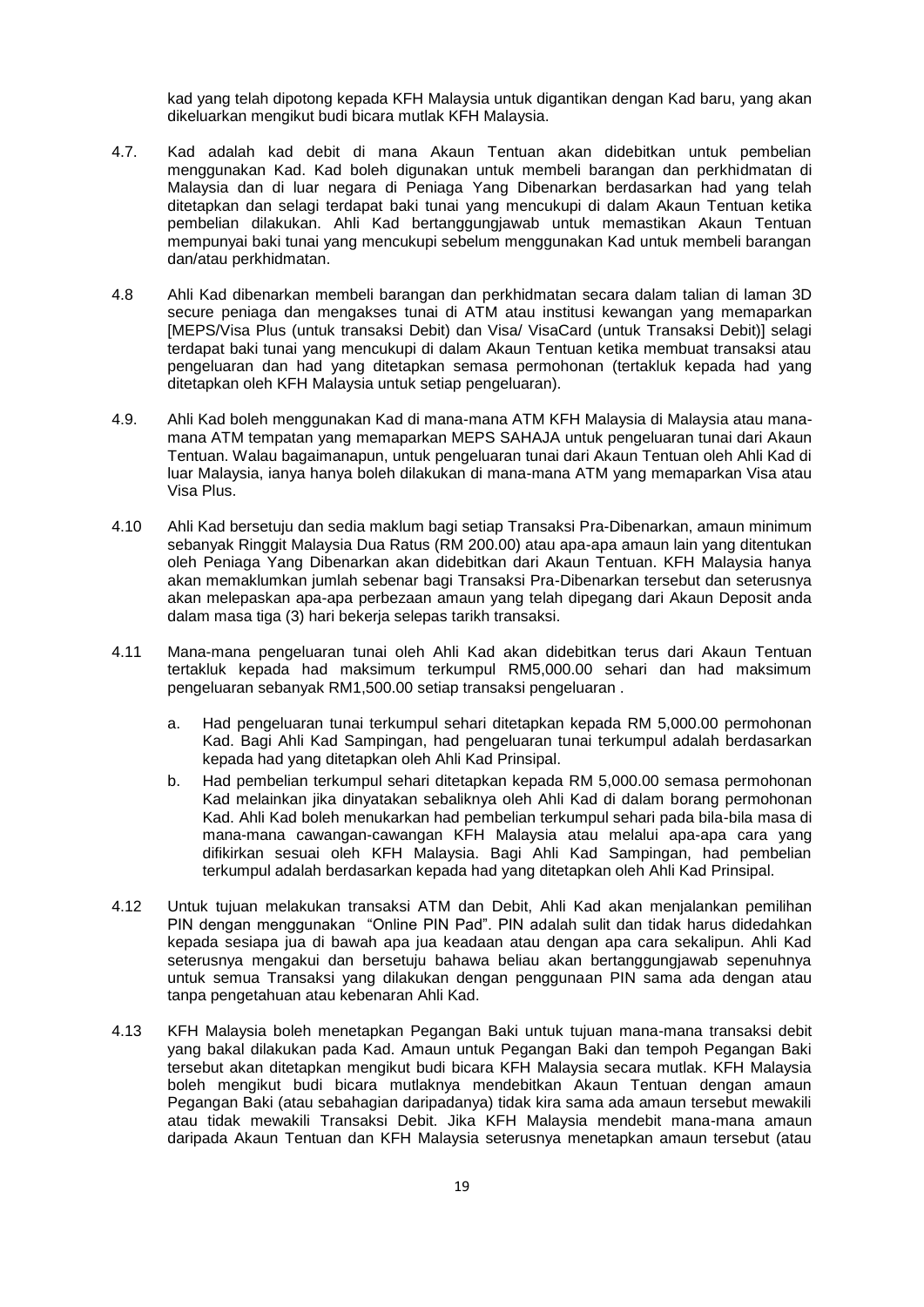mana-mana bahagian daripadanya) tidak harus didebitkan, maka KFH Malaysia akan mengkreditkan semula amaun tersebut ke dalam Akaun Tentuan (tanpa keuntungan).

- 4.14 Ahli Kad dengan ini mengakujanji akan menanggungrugi KFH Malaysia daripada semua tuntutan dan liabiliti dari semua pihak susulan daripada penggunaan Kad yang tidak dibenarkan. Ahli Kad juga bersetuju dan mengakujanji akan menanggungrugi KFH Malaysia sepenuhnya untuk segala kerugian, perbelanjaan atau tuntutan yang ditanggung oleh KFH Malaysia.
- 4.15 Untuk Transaksi luar negara:
	- a. Ahli Kad boleh menggunakan Kad di luar Malaysia dengan Peniaga Yang Dibenarkan dan di ATM. Ahli Kad bagaimanapun mesti memberitahu KFH Malaysia terlebih dahulu sekiranya ingin menggunakan Kad untuk transaksi luar negara setiap kali Ahli Kad ke luar negara.
	- b. Di mana Ahli Kad menggunakan Kad bagi Transaksi yang menggunakan mata wang selain daripada Ringgit Malaysia, amaun yang didebitkan daripada Akaun Tentuan akan ditukar kepada Ringgit Malaysia pada kadar tukaran semasa pada masa KFH Malaysia membuat pembayaran berkaitan kepada bank lain yang turut serta bagi Transaksi tersebut.
	- c. Penggunaan Kad untuk Transaksi luar negara adalah tertakluk kepada Peraturan Kawalan Tukaran Asing yang dikeluarkan oleh Bank Negara Malaysia yang mungkin dikenakan kepada Transaksi seumpamanya.
	- d. KFH Malaysia boleh pada bila-bila masa dengan notis, menggantung atau menamatkan keupayaan Ahli Kad untuk menggunakan Kad di mana-mana Saudagar Dibenarkan dan di ATM di luar Malaysia dan KFH Malaysia tidak akan bertanggungjawab kepada Ahli Kad terhadap sebarang kehilangan atau kerosakan yang ditanggung oleh Ahli Kad mengakibatkan apa jua cara daripada penggantungan atau penamatan tersebut.
- 4.16 Untuk Transaksi Dalam Talian
	- a. Ahli Kad boleh menggunakan Kad untuk transaksi dalam talian di mana-mana peniaga dalam talian kategori 3D secure (yang dibenarkan oleh Verified-by-Visa).
	- b. Apabila melakukan Transaksi Dalam Talian, anda akan dikehendaki memasukkan 6-digit "Satu-Masa-Kata Laluan" (OTP) yang unik untuk peniaga menerima pembayaran anda.
	- c. OTP yang diberikan kepada anda adalah sah untuk satu transaksi yang dilakukan dalam talian di mana Perkhidmatan ini digunakan. OTP akan dihantar ke nombor mudah alih berdaftar anda atau dengan cara lain yang ditentukan oleh Bank.
	- d. Sekiranya anda gagal memasukkan OTP anda dengan tepat dalam 3 kali percubaan, Kad anda akan diblokkan secara automatik atas sebab-sebab keselamatan dan transaksi pembayaran anda yang berkaitan dengan transaksi dalam talian tidak akan berjaya. Untuk pengaktifan semula, anda dikehendaki menghubungi Pusat Perhubungan KFH Malaysia atau mana-mana cawangan KFH Malaysia.
	- e. Anda akan bertanggungjawab terhadap segala akibat, tuntutan dan / atau kerugian yang berkaitan dengan penggunaan transaksi dalam talian secara lalai atau secara fraud.
	- f. Anda bertanggungjawab sepenuhnya untuk merahsiakan PIN anda dan maklumat pengesahan yang lain. Anda bersetuju untuk tidak memindahkan atau menjual penggunaan, atau akses kepada transaksi ini kepada mana-mana pihak ketiga.
	- g. Anda bersetuju dengan serta-merta memberitahu kami seperti yang dinyatakan, untuk Kad yang hilang atau dicuri, atau sebarang penggunaan PIN atau maklumat pengesahan yang lain tanpa izin, atau sebarang pelanggaran keselamatan yang lain.
- 4.17 Penyertaan bagi transaksi Luar Negara
	- a. Ahli Kad boleh memilih untuk mengguna transaksi luar negara dengan memberitahu / menghubungi Pusat Perkhidmatan Pelanggan (1300 888 543)untuk menggunakan perkhidmatan ini.
- 4.18 Ahli Kad mengakui bahawa baki yang ditunjukkan menerusi ATM, internet atau lain-lain terminal atau saluran yang disediakan kepada Ahli Kad tidak termasuk deposit yang belum disahkan oleh KFH Malaysia dan cek yang dikeluarkan oleh Ahli Kad yang belum diproses oleh KFH Malaysia. Baki yang ditunjukkan menerusi ATM, internet atau lain-lain terminal atau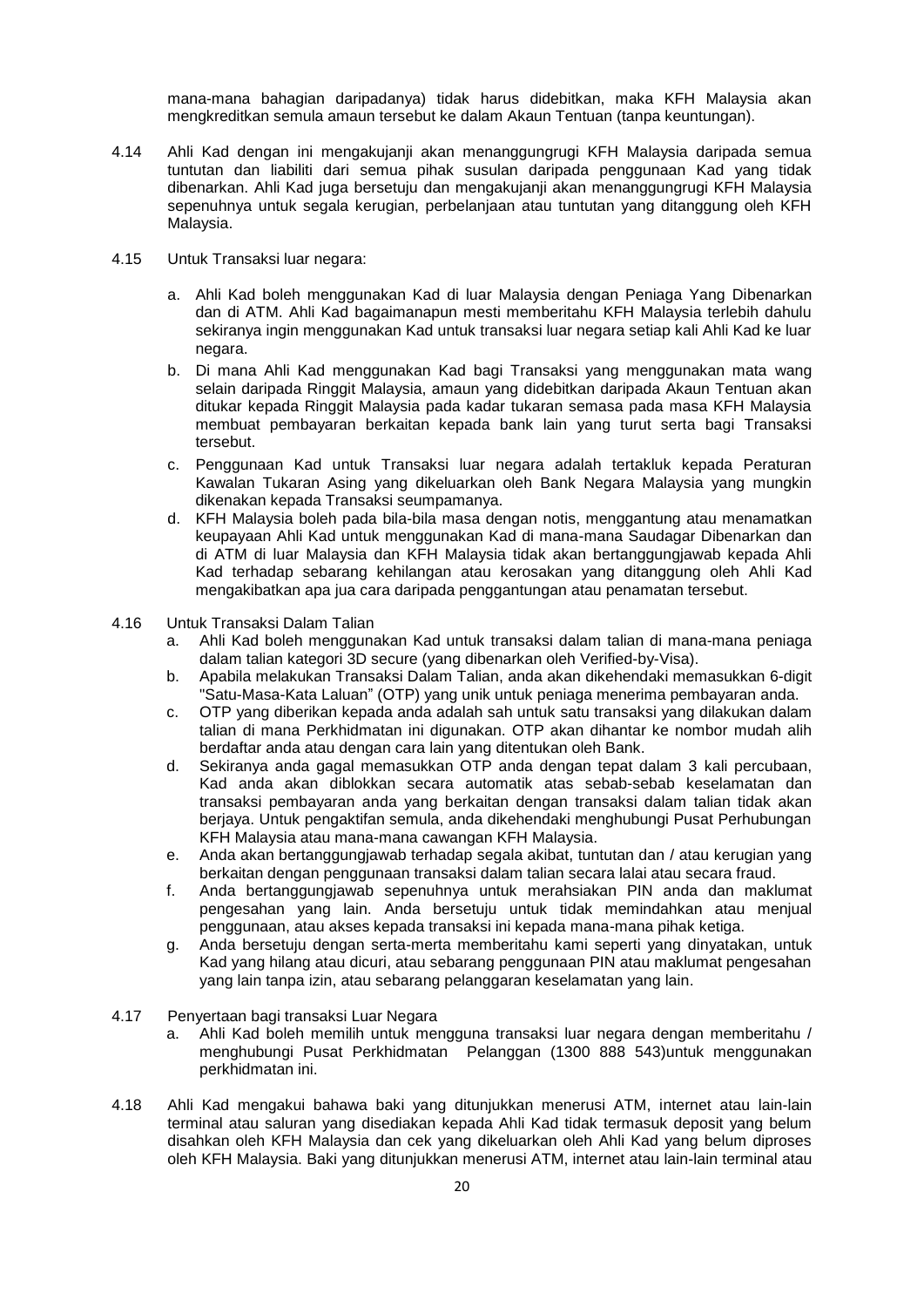saluran yang disediakan kepada Ahli Kad tidak boleh dianggap sebagai baki muktamad akaun Ahli Kad.

4.19 Ahli Kad juga boleh menggunakan Kad untuk membuat pembelian melalui Reader Tanpa Sentuh yang mana jumlah transaksi maksimum ialah RM250.00 atau apa-apa had lain yang dibenarkan dari semasa ke semasa.

#### 5. **TRANSAKSI DI TERMINAL POS**

- 5.1 Ahli Kad dikehendaki untuk mengesahkan pembelian di rangkaian Rakan Niaga Yang Dibenarkan didalam Malaysia menggunakan 6-digit PIN Kad mereka di terminal POS.
	- a. Peniaga akan memasukkan Kad ke dalam terminal POS pembaca kad dan memasukkan jumlah yang perlu dibayar oleh Ahli Kad.
	- b. Terminal POS akan meminta PIN, dimana 6-digit PIN Kad Ahli Kad yang berdaftar dengan KFH Malaysia.
	- c. Ahli Kad akan diperlukan untuk memasukkan PIN Ahli Kad pada mesin.
	- d. Peniaga akan menyerahkan satu salinan slip jualan bersama-sama dengan Kad kepada Ahli Kad.
- 5.2 Ahli Kad (jika ada) hendaklah memastikan bahawa jumlah transaksi adalah betul sebelum memasukkan PIN Kad 6-digit mereka di terminal POS, atau menggunakan Kad mereka di Pembaca Tanpa Sentuhan. Dengan memasukkan PIN atau menggunakan Kad di Pembaca Tanpa Sentuh, Ahli Kad menandakan persetujuan mereka bahawa jumlah transaksi adalah betul
- 5.3 Ahli Kad juga boleh menggunakan Kad untuk membuat transaksi Tanpa Sentuh melalui Pembaca Tanpa Sentuh yang mana jumlah transaksi maksimum dihadkan ialah RM250.00 atau apa-apa had lain yang dibenarkan dari semasa ke semasa.

## 6**. WAAD OLEH AHLI KAD**

- 6.1. Ahli Kad dengan ini berwaad dengan KFH Malaysia seperti berikut:
	- 6.1.1 Bahawa hanya Ahli Kad berhak menggunakan Kad yang dikeluarkan atas nama Ahli Kad dengan Peniaga Yang Dibenarkan;
	- 6.1.2 Ahli Kad tidak boleh membenarkan atau memberi kuasa kepada mana-mana pihak ketiga untuk menggunakan Kad dan tidak boleh memindahkan atau melepaskan kawalan atau pemilikan Kad atau menggunakannya untuk tujuan yang tidak dibenarkan oleh KFH Malaysia. Sekiranya dalam apa-apa cara yang membolehkan Ahli Kad atau dibenarkan mana-mana pihak ketiga untuk menggunakan Kad untuk apa jua sebab, Ahli Kad hendaklah menanggung rugi KFH Malaysia untuk apa-apa kerugian yang dialami olehnya yang timbul dari pemberian kuasa itu;
	- 6.1.3 Untuk menjalankan segala penjagaan mungkin pada setiap masa untuk memastikan keselamatan Kad dan kerahsiaan PIN. Ahli Kad seterusnya mengakui dan bersetuju bertanggungjawab sepenuhnya terhadap semua transaksi yang dilaksanakan dengan penggunaan Kad sama ada dengan atau tanpa pengetahuan atau kebenaran Ahli Kad;
	- 6.1.4 Untuk menjalankan segala penjagaan mungkin pada setiap masa untuk memastikan keselamatan Kad dan kerahsiaan PIN. Ahli Kad hendaklah tidak menulis / memdedahkan PIN diatas Kad atau di atas apa-apa yang berhampiran dengan Kad atau menggunakan PIN berdasarkan kepada hari lahir, kad pengenalan, passport, lesen memandu atau nombor-nombor telefon Ahli Kad;
	- 6.1.5 Untuk memberitahu KFH Malaysia serta-merta (pemberitahuan itu disahkan secara bertulis dengan serta-merta) jika Kad hilang atau dicuri dan / atau jika PIN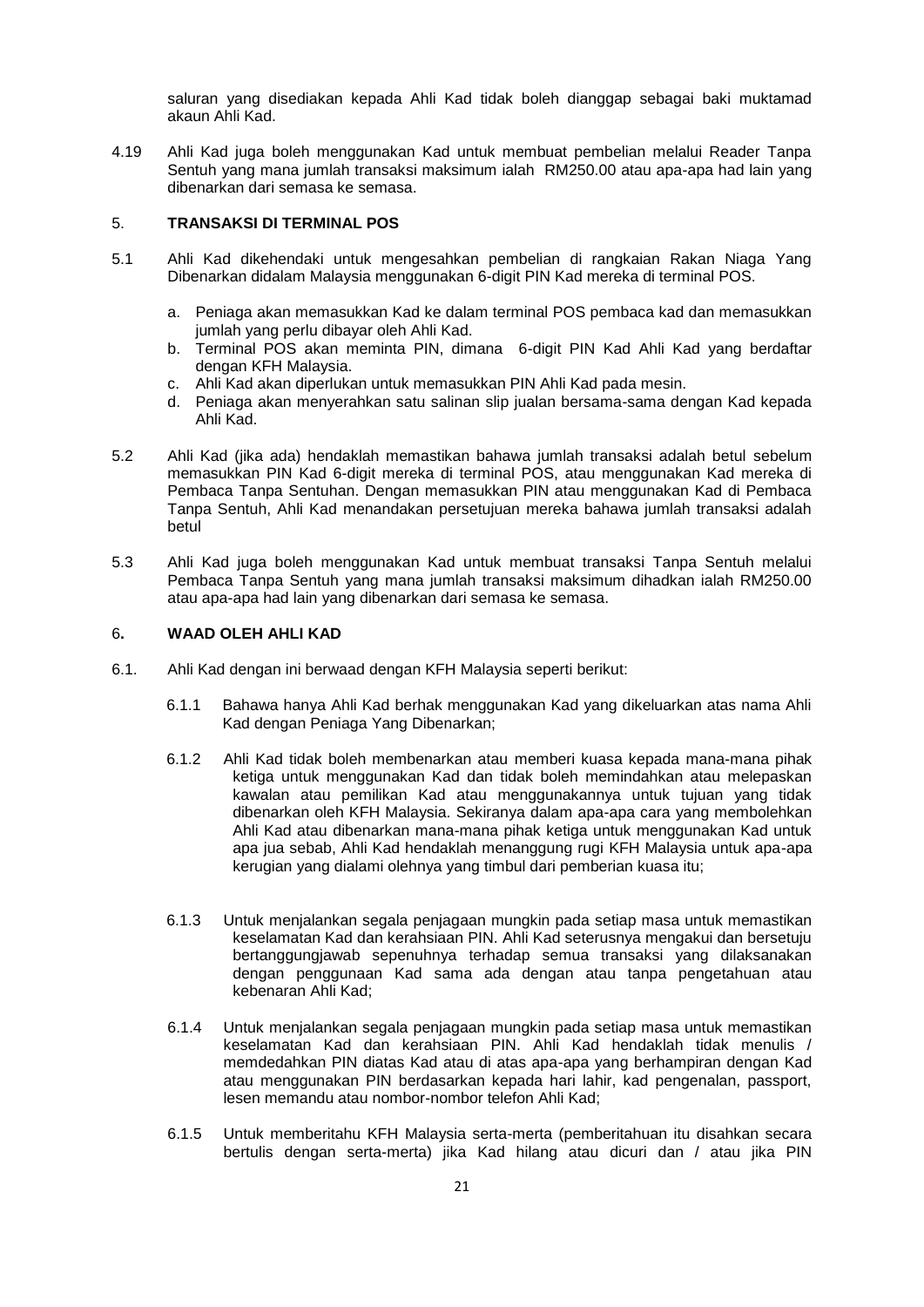dikompromi atau didedahkan kepada mana-mana orang yang tidak dibenarkan, untuk mengurangkan kerugian kepada Ahli Kad;

- 6.1.6 Jika Kad dilaporkan hilang atau dicuri dan kad gantian telah dikeluarkan oleh KFH Malaysia dan Kad yang hilang atau dicuri kemudiannya pulih ("Kad Dipulihkan"), Ahli Kad hendaklah dengan serta merta memusnahkan Kad pulih dengan memotong Kad kepada dua (2) bahagian menerusi jalur magnetik dan cip memastikan ia benarbenar rosak ("Kad Ditamatkan") dan mengembalikan Kad Ditamatkan itu kepada KFH Malaysia; untuk mematuhi semua terma dan syarat yang dinyatakan di sini (yang mungkin dipinda oleh KFH Malaysia dari semasa ke semasa) dan semua syarat lain untuk penggunaan Kad yang mungkin dikenakan oleh KFH Malaysia dari semasa ke semasa;
- 6.1.7 KFH Malaysia boleh meminta butiran Ahli Kad seperti yang diberikan kepada KFH Malaysia semasa permohonan kad dan memberi KFH Malaysia dengan apa-apa maklumat lain dari semasa ke semasa;
- 6.1.8 Mematuhi terma dan syarat yang terkandung di sini (sebagaimana yang boleh diubah KFH Malaysia pada bila-bila masa dan dari semasa ke semasa) dan semua syarat lain bagi penggunaan Kad yang boleh dari semasa ke semasa yang dikenakan oleh KFH Malaysia;
- 6.1.9 Tidak akan menggunakan Kad untuk apa jua aktiviti yang menyalahi undang-undang dan tidak halal, termasuk tetapi tidak terhad kepada perbankan atas talian yang todak sah, pertaruhan atau perjudian. KFH Malaysia berhak secara mutlak menamatkan dan membatalkan Kad dengan serta-merta tanpa notis terlebih dahulu jika Ahli Kad didapati telah menggunakan Kad untuk aktiviti yang menyalahi undang-undang atau tidak mematuhi Shariah;
- 6.1.10 Transaksi menggunakan Kad dan wang atau dana yang digunakan untuk mendepositkan ke dalam Akaun Tentuan bagi penggunaan Kad tidak diperolehi dari mana-mana sumber haram atau berhubung dengan aktiviti yang menyalahi undangundang;
- 6.1.11 Ia akan digunakan hanya untuk tujuan yang dibenarkan oleh Shariah dan hanya untuk pembelian barangan atau servis yang halal atau di premis peniagaan yang di luluskan oleh Shariah. Ahli Kad bersetuju bahawa keputusan KFH Malaysia dan/atau Jawatankuasa Shariah Kumpulan KFH Malaysia sama ada sesuatu barangan dan/ atau servis dan premis perniagaan mematuhi Shariah adalah muktamad untuk tujuan Perjanjian ini dan sama sekali tidak boleh digunakan untuk atau yang berkaitan dengan apa-apa aktiviti yang menyalahi undang-undang dan aktiviti-aktiviti yang tidak halal atau tujuan (termasuklah tanpa had kepada perjudian atas talian), sama ada sepenuhnya atau sebahagiannya.

## **7. PENARIKAN / PENGGANTUNGAN PENGGUNAAN KAD**

- 7.1 Semua Kad adalah hak milik KFH Malaysia yang berhak pada bila-bila masa mengikut budi bicara mutlaknya menarik balik Kad atau menggantung penggunaannya atau menolak sebarang Transaksi dalam apa jua keadaan sepertimana yang difikirkan sesuai oleh KFH Malaysia.
- 7.2. Dengan penarikan, penggantungan atau pembatalan penggunaan Kad, Ahli Kad akan segera mengembalikan **Kad Batal** kepada KFH Malaysia.

## **8. PENAFIAN LIABILITI KFH MALAYSIA**

8.1 KFH Malaysia tidak boleh dipertanggungjawabkan untuk sebarang tindakan atau kelalaian oleh Peniaga Yang Dibenarkan termasuk keengganan Peniaga Yang Dibenarkan untuk menerima Kad atau apa jua kerosakan atau kekurangan dalam barangan atau perkhidmatan yang dibekalkan oleh Peniaga Yang Dibenarkan. Ahli Kad akan menyelesaikan semua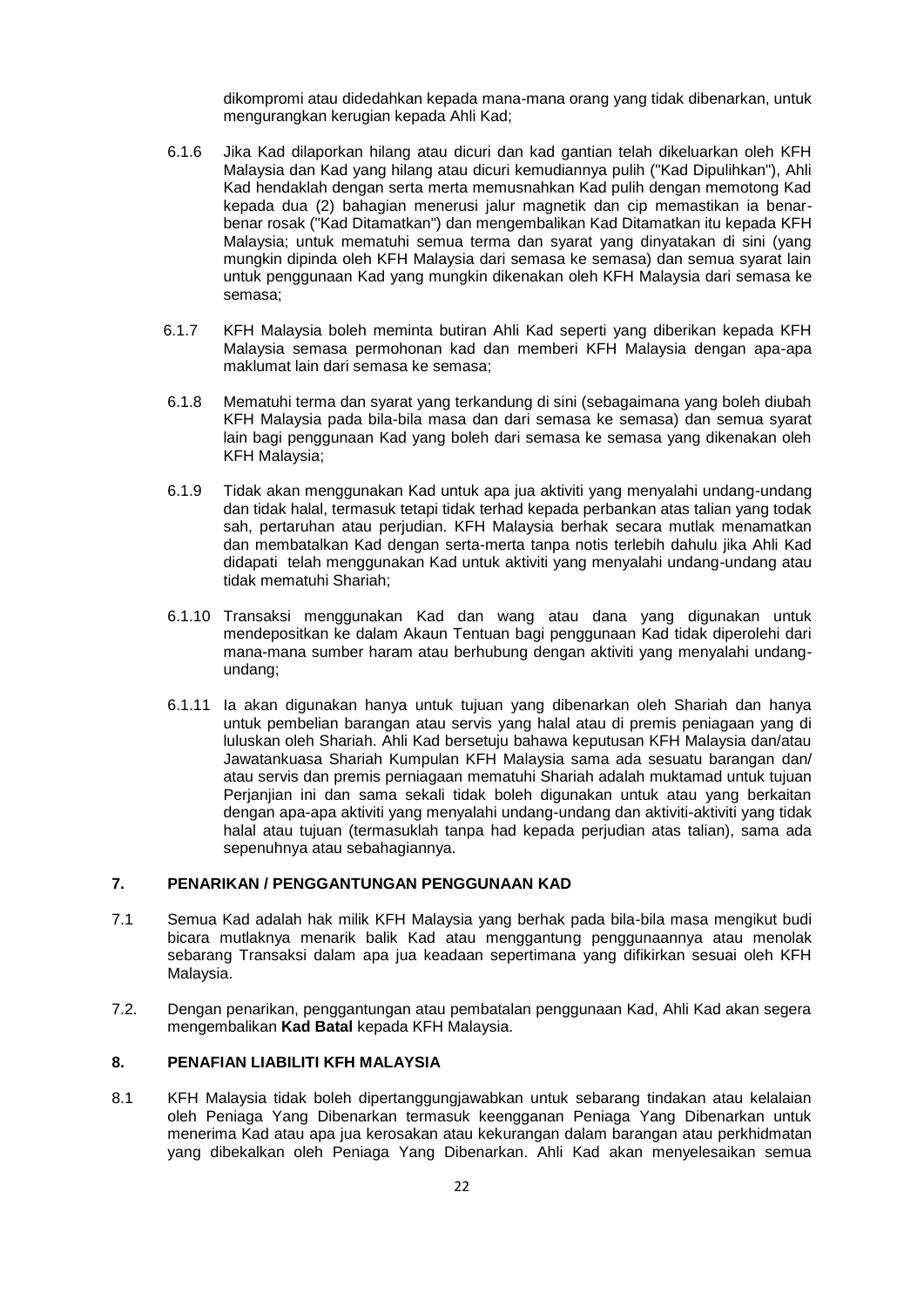rungutan, tuntutan dan pertelingkahan dengan Peniaga Yang Dibenarkan secara terus dan bukannya menerusi KFH Malaysia. Ahli Kad bersetuju tidak akan membabitkan KFH Malaysia dalam tuntutan dan/atau pertelingkahan sedemikian atau tindakan undang-undang terhadap Peniaga Yang Dibenarkan tersebut. KFH Malaysia tidak boleh dipertanggungjawabkan untuk sebarang bayaran tertangguh kepada Peniaga tanpa mengambil kira sebarang tuntutan dan/ atau pertelingkahan di antara Ahli Kad dan Peniaga. Andainya wujud pertelingkahan pada sebarang Transaksi, amaun yang dipotong untuk bayaran Transaksi tersebut tidak akan dikembalikan sehingga Ahli Kad dibebaskan daripada sebarang liabiliti berhubung dengan Transaksi tersebut.

- 8.2 Ahli Kad menakujanji akan mengecualikan KFH Malaysia dari semua liabiliti jika Kad tidak diterima oleh mana-mana Peniaga Yang Dibenarkan atau di dalam mana-mana transaksi atas talian atau ATM.
- 8.3 KFH Malaysia menafikan semua liabiliti untuk apa jua kegagalan memenuhi sebarang obligasi tidak kira bagaimana kegagalan tersebut boleh berlaku, dan tidak kira sama ada kegagalan tersebut berada di dalam atau di luar kawalan KFH Malaysia.
- 8.4 Tanpa prejudis terhadap keumuman yang sebelum ini, Ahli Kad bersetuju tidak akan mempertanggungjawabkan KFH Malaysia andainya KFH Malaysia tidak dapat menunaikan keseluruhan atau sebahagian obligasinya di bawah syarat dan peraturan ini, yang disebabkan secara langsung atau tidak langsung oleh kegagalan mana-mana alat mekanikal atau elektronik, sistem pemprosesan data, talian transmisi, pertelingkahan perindustrian, kerosakan elektrik, mana-mana tindakan di luar kawalan KFH Malaysia atau mana-mana bencana alam.

#### **9. YURAN DAN CAJ TAHUNAN**

- 9.1 Semua Ahli Kad Prinsipal dan Ahli Kad Sampingan adalah tertakluk kepada kepada fi dan caj yang berkuat kuasa sebagaimana yang ditentukan oleh KFH Malaysia, dengan mengambil kira apa-apa kriteria yang telah ditetapkan disediakan oleh KFH Malaysia mengikut dasar KFH Malaysia dari semasa ke semasa dan apa-apa peraturan atau garis panduan yang boleh dikeluarkan dari semasa ke semasa oleh pihak berkuasa yang berkaitan yang mempunyai bidang kuasa ke atas Kad dan / atau KFH Malaysia. Bagi mengelakkan keraguan, Kad dikeluarkan secara percuma untuk Ahli Kad Prinsipal dan Sampingan dan tiada yuran keahlian tahunan dikenakan.
- 9.2 Ahli Kad akan membayar KFH Malaysia caj perkhidmatan sebanyak RM1.00 bagi setiap pengeluaran di mana-mana ATM MEPS dan RM 12.00 tidak termasuk GST bagi setiap pengeluaran di semua ATM lain menerusi rangkaian Visa.
- 9.3 Salinan penyata Akaun akan diberi kepada Ahli Kad berdasarkan jenis akaun yang dirangkaikan dengan Akaun Tentuan. Sebagai alternatif, Ahli Kad boleh menyemak baki Akaun Tentuan dan butiran Transaksi menerusi laman web KFH Malaysia.
- 9.4 Ahli Kad boleh memohon untuk salinan draf jualan pada yuran perkhidmatan RM 20.00 setiap draf jualan atau yuran lain seperti yang ditetapkan oleh KFH Malaysia mengikut budi bicara mutlaknya sekiranya adanya atau terdapatnya salinan draf jualan yang berkenaan.
- 9.5 Yuran sebanyak RM15.00 akan dikenakan untuk setiap penggantian Kad Prinsipal. Yuran sebanyak RM 10.00 akan dikenakan untuk setiap penggantian Kad Sampingan.
- 9.6 Ahli Kad akan membayar KFH Malaysia 1% daripada bil iaitu jumlah amaun yang ditukar kepada Ahli Kad sebagai caj perkhidmatan untuk sebarang transaksi dalam matawang asing.
- 9.7 Ahli Kad seharusnya memastikan baki yang mencukupi di dalam Akaun Tentuan untuk sebarang yuran atau caj yang perlu dibayar oleh Ahli Kad kepada KFH Malaysia bagi terus menikmati penggunaan Kad. Ahli Kad bersetuju yang sebarang yuran dan kos yang perlu dibayar kepada KFH Malaysia akan didebitkan ke Akaun dan dibutirkan dalam penyata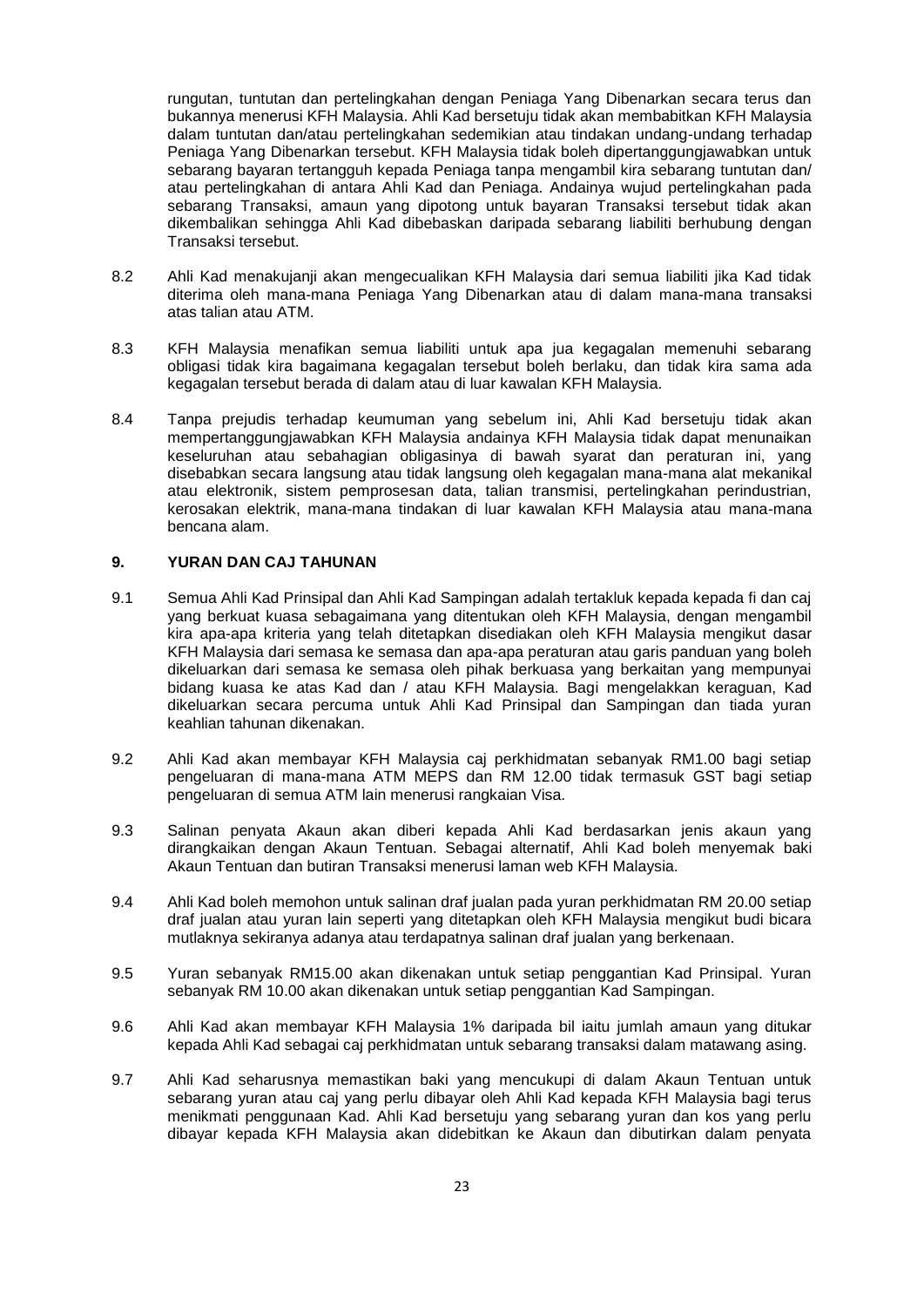Akaun. Sebarang yuran atau caj yang dibayar oleh Ahli Kad tidak akan dikembalikan dalam apa jua keadaan.

- 9.8 Andainya Akaun Tentuan tidak mempunyai baki yang mencukupi untuk membayar apa jua yuran dan/atau caj yang perlu dibayar kepada KFH Malaysia, KFH Malaysia berhak sepenuhnya untuk menghentikan dan/atau menggantung mana-mana Transaksi menggunakan Kad. Sebagai tambahan, KFH Malaysia berhak sepenuhnya untuk memindah atau menguruskan pindahan dana yang mencukupi dari mana-mana Akaun lain yang dimiliki Ahli Kad dengan KFH Malaysia ke Akaun tersebut dengan memberi Ahli Kad notis tujuh (7) hari kalendar sebelum tarikh ia berkuat kuasa.
- 9.9 Yuran atau caj yang tersebut boleh berubah pada bila-bila masa, dan dari semasa ke semasa mengikut budi bicara mutlak KFH Malaysia dengan memberi Ahli Kad notis dua puluh satu (21) hari kalendar sebelum tarikh ia berkuatkuasa.
- 9.10 Yuran dan caj adalah tertakluk kepada cukai perkhidmatan kerajaan yang mana berkenaan, pada kadar yang telah ditetapkan yang ditetapkan oleh Lembaga Hasil Dalam Negeri Malaysia.

# **10.0 PENAMATAN**

- 10.1 Ahli Kad boleh menamatkan penggunaan Kadnya dengan memberikan KFH Malaysia notis penamatan bertulis dan memulangkan Kad yang dipotong dua dan dengan itu penggunaan Kad akan ditamatkan ("Kad yang ditamatkan") secepat mungkin.
- 10.2 Tanpa merujuk di atas, KFH Malaysia boleh, pada bila-bila masa mengikut budi bicara mutlaknya dengan notis dan tanpa memberikan apa-apa alasan, menamatkan penggunaan Kad. Tanpa menjejaskan keluasan makna yang disebut di atas, KFH Malaysia boleh menamatkan penggunaan Kad apabila berlaku mana-mana satu kejadian yang berikut atau lebih:-

10.2.1 kebankrapan, ketaksolvenan, kematian atau ketakupayaan Ahli Kad dan/atau 10.2.2 apa-apa pelanggaran oleh Ahli Kad terhadap Perjanjian ini.

- 10.3 KFH Malaysia mempunyai budi bicara untuk menamatkan Kad jika tidak terdapat wang yang cukup dalam Akaun Tentuan untuk menjelaskan Transaksi dengan memberikan notis bertulis empat belas (14) hari kepada Ahli Kad.
- 10.4 Perjanjian ini akan dianggap akan terus berkuat kuasa dan dilaksanakan sepenuhnya jika dan termasuk sebarang transaksi yang telah dilaksanakan tetapi tidak didebitkan lagi ke Akaun Tentuan sebelum penamatan tersebut.
- 10.5 Penamatan perjanjian yang terkandung dalam terma dan syarat ini tidak akan menjejaskan sebarang liabiliti berhubung dengan perkara yang telah dilakukan atau lalai untuk melakukannya sebelum penamatan.
- 10.6 Hak dan remedi KFH Malaysia terhadap Ahli Kad tidak akan terjejas berikutan penamatan.
- 10.7 Apabila ditamatkan, KFH Malaysia berhak mengambil tindakan undang-undang terhadap Ahli Kad bagi mendapatkan balik jumlah yang dihutang oleh Ahli Kad dalam Perjanjian ini, termasuk mana-mana yuran, caj-caj dan bayaran-bayaran lain yang perlu dibayar kepada KFH Malaysia dan Ahli Kad bertanggungjawab untuk membayar kos-kos yang telah dibayar oleh KFH Malaysia (termasuk yuran guaman dan klien).

# **11. PENYATA**

11.1 Penyata berkala untuk Akaun Tentuan milik Ahli Kad yang membutirkan Transaksi Debit, yuran dan caj serta semua pengeluaran ATM yang dilakukan oleh Ahli Kad termasuk manamana bayaran atau kredit yang dilakukan dan dirakamkan oleh KFH Malaysia akan dihantar kepada Ahli Kad berdasarkan Akaun yang dirangkaikan dengan Akaun Tentuan. Sebagai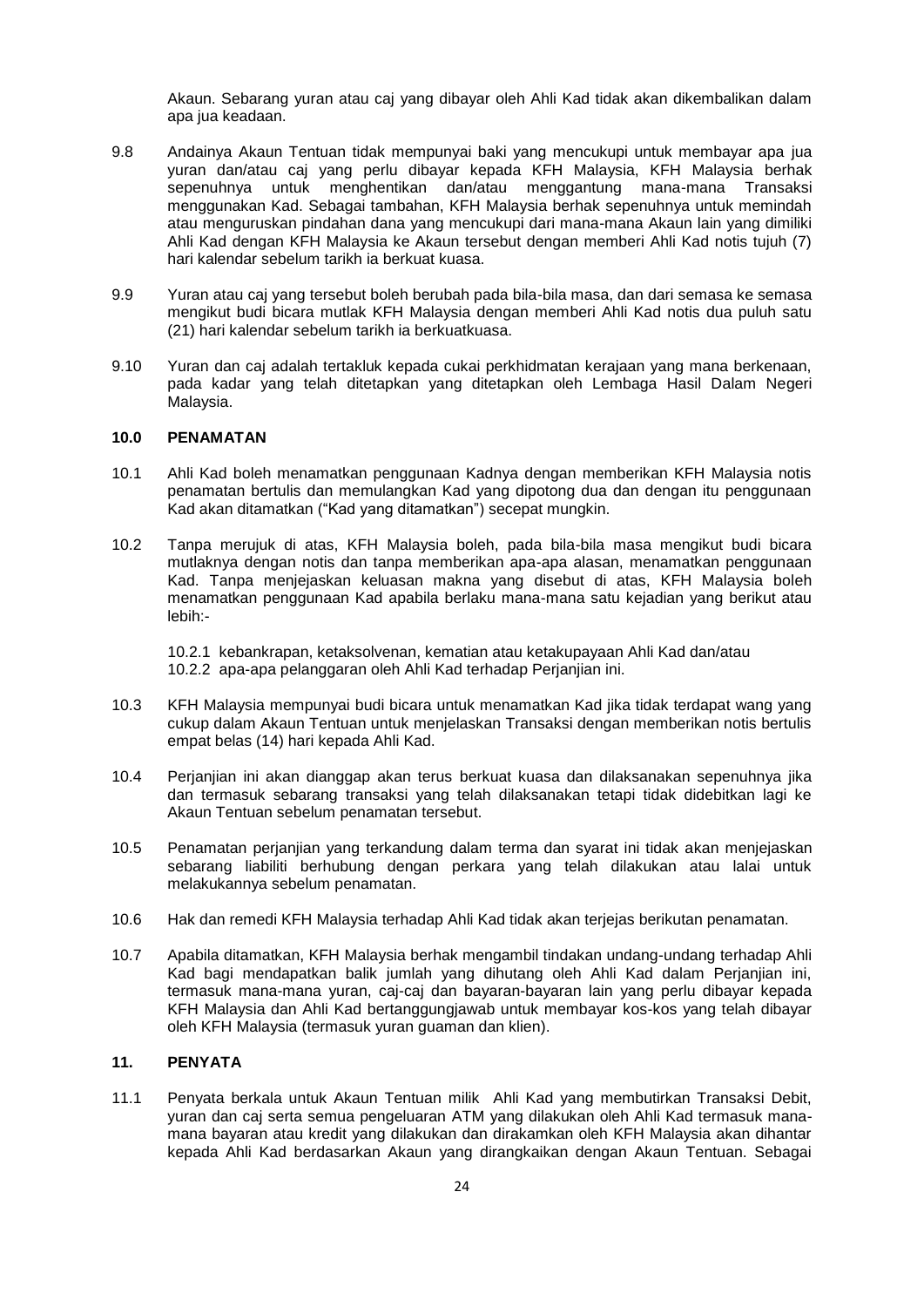alternatif, Ahli Kad boleh mengakses butiran Transaksi terperinci dengan mendaftar untuk perkhidmatan perbankan internet KFH Malaysia, iaitu www.kfh.com.my

- 11.2 Rekod dan butiran yang dicatatkan ke dalam Akaun dengan KFH Malaysia seperti yang dibutirkan di dalam penyata akan dianggap sebagai tepat dan mengikat Ahli Kad kecuali Ahli Kad memberi notis bertulis kepada KFH Malaysia dalam masa empat belas (14) hari kalendar dari tarikh penyata.
- 11.3 Setelah Ahli Kad memberi notis bertulis tersebut dalam masa yang ditetapkan, KFH Malaysia akan meneliti dan mengesahkan Akaun Tentuan untuk membuat pelarasan dan pembetulan sewajarnya, jika ada. Operasi Klausa tidak akan sekali-kali mempengaruhi tanggungjawab Ahli Kad di bawah Klausa 8 DENGAN SYARAT sebarang amaun yang perlu dibayar kepada atau oleh ahli Kad akan dikreditkan atau didebitkan ke dalam Akaun Tentuan.

# **12. PROGRAM GANJARAN**

12.1 Program Ganjaran adalah tersedia kepada Ahli Kad tertakluk kepada syarat-syarat berikut:

## **12.2 Program Pulangan Tunai 10%**

- 12.2.1 Tertakluk kepada syarat yang terkandung di sini, Ahli Kad Prinsipal dan Kad Sampingan layak untuk Pulangan Tunai 10% untuk pembelian runcit pertama termasuk pembelian secara atas talian tetapi tidak temasuk transaksi pengeluaran tunai dan/atau apa-apa Transaksi Pra-Dibenarkan.
- 12.2.2 Bagi Ahli Kad Sampingan, Pulangan Tunai 10% hanya untuk Ahli Kad Sampingan yang pertama sahaja.
- 12.2.3 Had maksima Pulangan Tunai 10% adalah Ringgit Malaysia Dua Puluh (RM 20.00) bagi Ahli Kad Prinsipal dan Ringgit Malaysia Sepuluh (RM 10.00) bagi Ahli Kad Sampingan.
- 12.2.4 Pulangan Tunai yang diterima oleh Ahli Kad yang layak akan dikreditkan ke dalam Akaun Tentuan.
- 12.2.5 KFH Malaysia berhak mengikut budi bicara mutlaknya meminda atau merombak peratusan Pulangan Tunai yang diberi untuk setiap transaksi RM1.00 dengan Kad dengan notis terlebih dahulu kepada Ahli Kad.
- 12.2.6 Sekiranya Pulangan Tunai telah dikreditkan ke dalam Akaun Tentuan dan seterusnya terdapat pembalikan terhadap transaksi tersebut, Ahli Kad hendaklah membuat pembayaran balik jumlah Pulangan Tunai sepenuhnya yang telah diberikan dengan cara pihak Bank mengenakan caj ke atas jumlah tersebut ke dalam Akaun Tentuan.
- 12.2.7 KFH Malaysia boleh, mengikut budi bicara mutlaknya, memotong atau membatalkan mana-mana Pulangan Tunai daripada mana-mana Ahli Kad atau Akaun Tentuan.
- 12.2.8 KFH Malaysia tidak akan bertanggungjawab atau tidak boleh dipertanggungjawabkan untuk sebarang kerumitan, kerugian atau kerosakan yang dialami oleh Ahli Kad akibat, dan tanpa batasan, seperti yang berikut:
	- a. Apa-apa kegagalan fungsi, kerosakan atau kesilapan dalam mana-mana terminal kad atau lain-lain sistem pengesahan yang berlaku sehingga menyebabkan kegagalan untuk menentukan jumlah keseluruhan Pulangan Tunai dalam manamana akaun Kad atau kegagalan untuk menyempurnakan mana-mana Transaksi; atau
	- b. Apa-apa kelewatan atau ketidakupayaan KFH Malaysia untuk memenuhi manamana obligasinya menurut Perjanjian ini akibat mana-mana kerosakan atau kegagalan elektronik, sistem mekanikal, pemprosesan data atau telekomunikasi, atau mana-mana peristiwa di luar kawalan KFH Malaysia.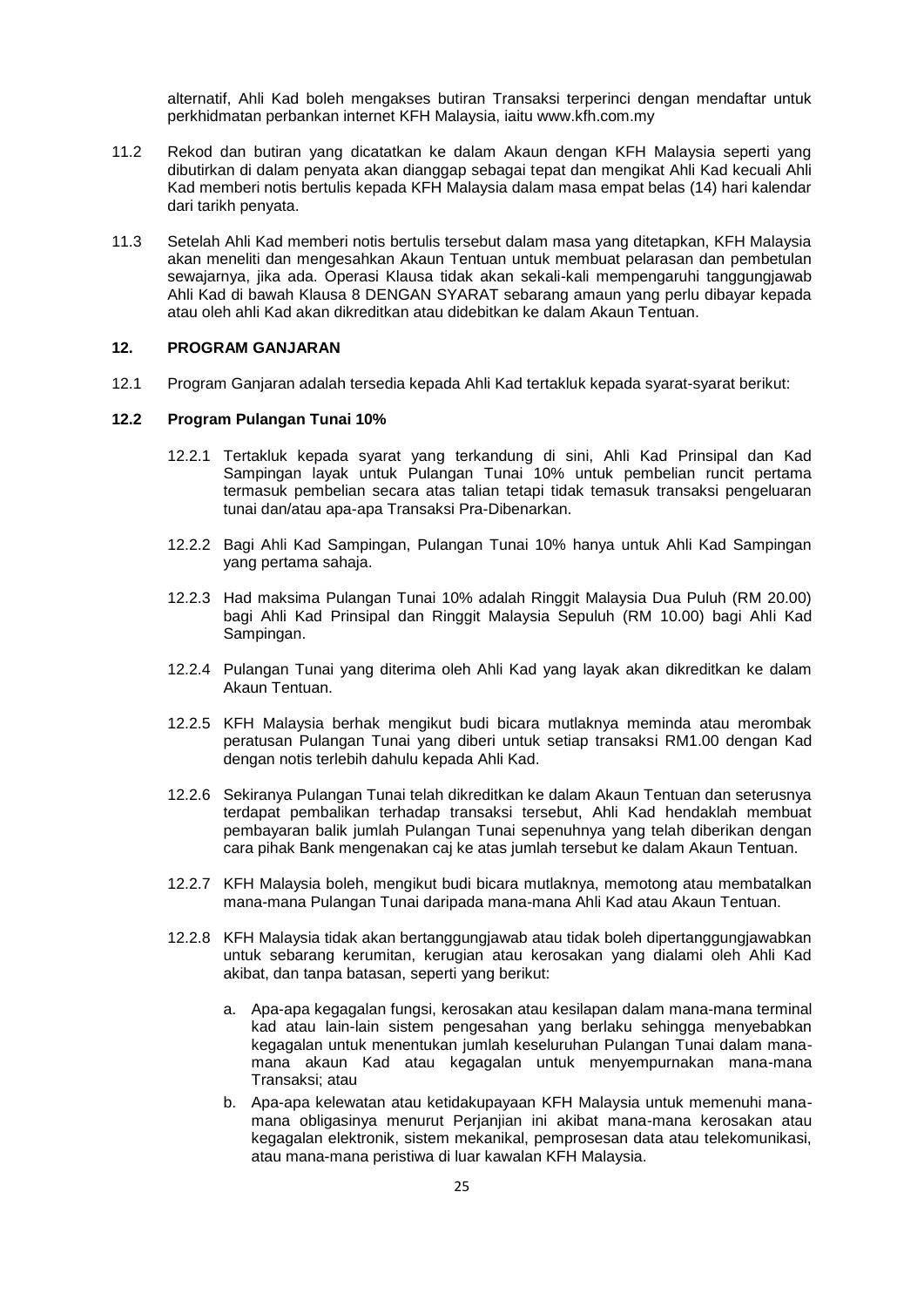12.2.9 KFH Malaysia berhak sepenuhnya secara mutlak untuk meminda, merombak, membatal atau meggantikan Program Ganjaran dengan program ganjaran pelanggan alternatif yang difikirkan sesuai oleh KFH Malaysia dengan memberi Ahli Kad notis dua puluh satu (21) hari kalendar sebelum tarikh ia berkuat kuasa.

#### **12.3 Program Pulangan Tunai 0.5%**

- 12.3.1 Tertakluk kepada syarat yang terkandung di sini, Ahli Kad Prinsipal layak untuk Pulangan Tunai 0.5% bagi setiap transaksi RM1.00 berhubung dengan pembelian yang dibuat dengan Kad Prinsipal.
- 12.3.2 Ahli Kad Sampingan adalah tidak layak untuk program Pulangan Tunai 0.5%.
- 12.3.3 KFH Malaysia berhak mengikut budi bicara mutlaknya meminda atau merombak peratusan Pulangan Tunai yang diberi untuk setiap transaksi RM1.00 dengan Kad dengan notis terlebih dahulu kepada Ahli Kad.
- 12.3.4 Tiada Pulangan Tunai akan diberikan berhubung dengan mana-mana pengeluaran tunai menggunakan Kad daripada Akaun Tentuan.
- 12.3.5 Pulangan Tunai akan dikreditkan ke dalam Akaun Tentuan secara bulanan.
- 12.3.6 Tiada Pulangan Tunai akan diberikan apabila dengan pembatalan Kad ditamatkan atau ketika status Kad tidak aktif seperti yang ditetapkan oleh KFH Malaysia mengikut budi bicara mutlaknya.
- 12.3.7 KFH Malaysia boleh, mengikut budi bicara mutlaknya, memotong atau membatalkan mana-mana Pulangan Tunai daripada mana-mana Ahli Kad atau Akaun Tentuan.
- 12.3.8 KFH Malaysia tidak akan bertanggungjawab atau tidak boleh dipertanggungjawabkan untuk sebarang kerumitan, kerugian atau kerosakan yang dialami oleh Ahli Kad akibat, dan tanpa batasan, seperti yang berikut:
	- a) Apa-apa kegagalan fungsi, kerosakan atau kesilapan dalam mana-mana terminal kad atau lain-lain sistem pengesahan yang berlaku sehingga menyebabkan kegagalan untuk menentukan jumlah keseluruhan Pulangan Tunai dalam mana-mana akaun Kad atau kegagalan untuk menyempurnakan mana-mana Transaksi; atau
	- b) Apa-apa kelewatan atau ketidakupayaan KFH Malaysia untuk memenuhi mana-mana obligasinya menurut Perjanjian ini akibat mana-mana kerosakan atau kegagalan elektronik, sistem mekanikal, pemprosesan data atau telekomunikasi, atau mana-mana peristiwa di luar kawalan KFH Malaysia.
- 12.3.9 KFH Malaysia berhak secara mutlak untuk meminda, merombak, membatal atau meggantikan Program Ganjaran dengan program ganjaran pelanggan alternatif yang difikirkan sesuai oleh KFH Malaysia dengan memberi Ahli Kad notis dua puluh satu (21) hari kalendar sebelum tarikh ia berkuat kuasa.

## **13. KEHILANGAN / KECURIAN KAD / TRANSAKSI TANPA KEBENARAN**

13.1 Ahli Kad akan bertanggungjawab untuk semua transaksi yang dilakukan akibat penggunaan Kad tanpa kebenaran sehingga laporan kehilangan atau kecurian diterima oleh KFH Malaysia dan / atau di mana siasatan yang dibuat oleh KFH Malaysia atau polis mendedahkan bahawa Ahli Kad merupakan suatu pihak kepada pemerolehan sebarang barangan atau perkhidmatan daripada Saudagar Dibenarkan telah dilaksanakan melalui penggunaan Kad oleh mana-mana orang yang tidak dibenarkan. Ahli Kad akan bertanggungjawab sepenuhnya ke atas transaksi tanpa kebenaran tersebut sebelum KFH Malaysia menerima pemberitahuan secara bertulis tentang kehilangan atau kecurian.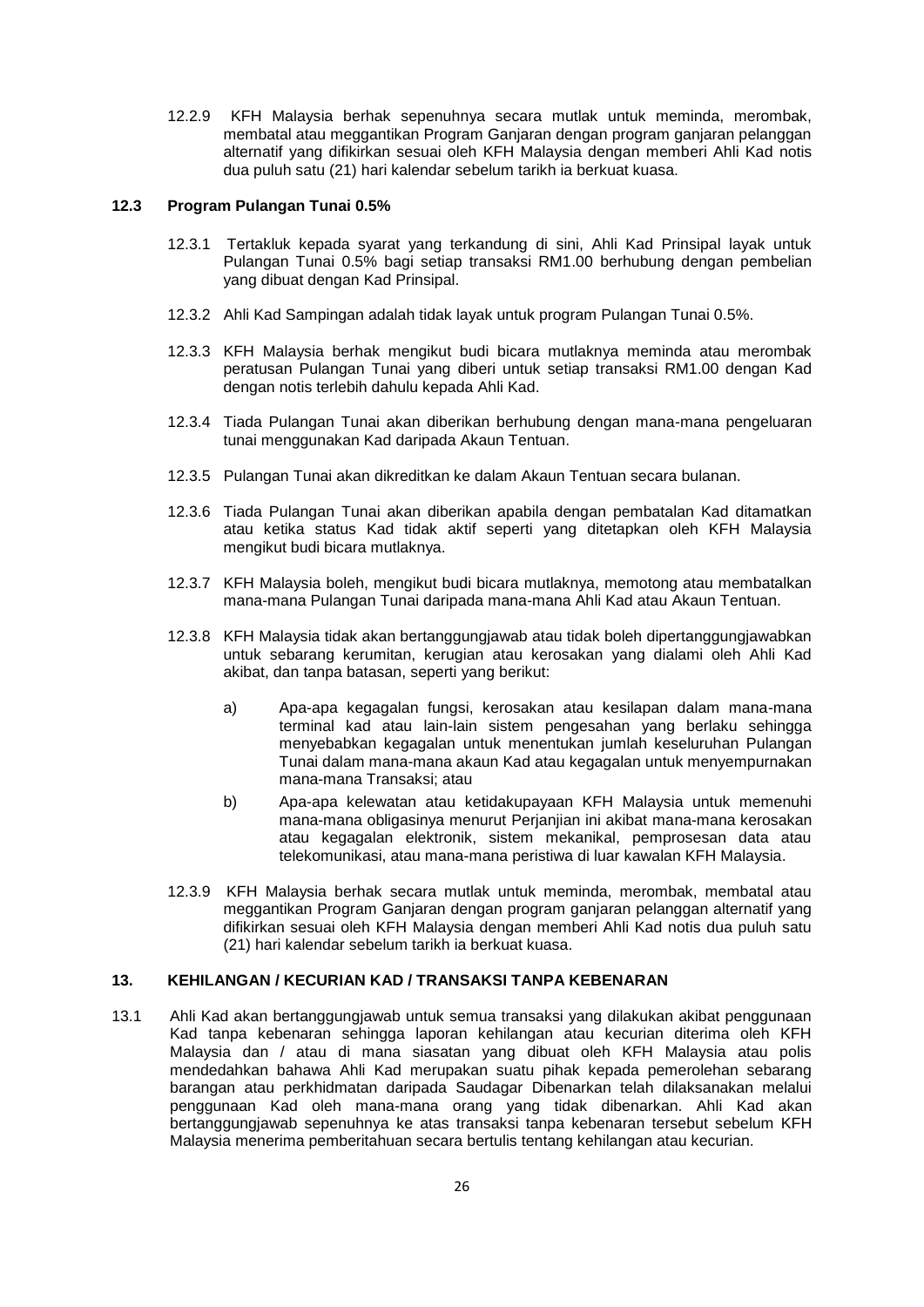- 13.2 Ahli Kad tidak akan bertanggungjawab ke atas transaksi Kad yang tidak sah dengan menggunakan kad yang memerlukan pengesahan PIN, dengan syarat Ahli Kad tidak:
	- a. melakukan penipuan;
	- b. terlewat dalam memberitahu pihak Bank secepat yang mungkin selepas menyedari kehilangan atau penggunaan Kad tanpa kebenaran;
	- c. Mendedahkan PIN kepada orang lain secara sukarela; atau
	- d. merekodkan PIN pada Kad atau pada apa-apa yang disimpan bersama dengan Kad.
- 13.3 Ahli Kad tidak akan bertanggungjawab ke atas transaksi kad yang tidak sah yang memerlukan pengesahan tanda tangan atau Kad tanpa sentuh, dengan syarat Ahli Kad tidak:
	- a. melakukan penipuan; b. terlewat dalam memberitahu pihak Bank secepat yang mungkin selepas menyedari
	- kehilangan atau penggunaan Kad tanpa kebenaran;
	- c. meninggalkan Kad atau bekas yang mengandungi Kad tanpa jagaan di tempat-tempat yang boleh dilihat dan diakses oleh orang lain; atau
	- d. secara sukarela membenarkan orang lain untuk menggunakan Kad.
- 13.4 Ia adalah tanggungjawab Ahli Kad untuk menunjukkan dan membuktikan bahawa Kad tidak digunakan oleh Ahli Kad pada masa transaksi yang dipertikaikan direkodkan. Semua transaksi di ATM (termasuk tetapi tidak terhad kepada pengeluaran tunai) hendaklah dianggap telah dibuat oleh Ahli Kad dan Ahli Kad akan bertanggungjawab sepenuhnya ke atas semua caj dan pengeluaran yang berpunca daripada transaksi tersebut. Beban membuktikan bahawa sebarang transaksi di ATM tidak dibuat oleh Ahli Kad adalah pada Ahli Kad.
- 13.5 Setelah menerima laporan bertulis tentang kehilangan atau kecurian Kad, KFH Malaysia akan menghentikan dan menggantung apa-apa Transaksi yang menggunakan Kad dengan serta merta.
- 13.6 KFH Malaysia tidak terikat untuk mengeluarkan Kad gantian susulan kehilangan atau kecurian atau penggunaan Kad yang tidak dibenarkan. Andainya KFH Malaysia mengeluarkan Kad gantian, KFH Malaysia berhak mengenakan syarat dan yuran atau caj sepertimana yang difikirkan sesuai mengikut budi bicara mutlaknya.

# **14. BUKTI MUKTAMAD**

- 14.1 Ahli Kad dengan ini berwaad dengan KFH Malaysia untuk menerima sebagai bukti muktamad terhadap Ahli Kad dalam mana-mana tindakan undang-undang dan untuk semua tujuan sekalipun:
	- a. penyata yang dikeluarkan oleh KFH Malaysia adalah bukit muktamad tentang transaksi Ahli Kad terhadap KFH Malaysia yang dibutirkan di Klausa 11;
	- b. sijil daripada pegawai KFH Malaysia yang disahkan adalah bukti muktamad isu tersebut sama ada notis tentang apa jua perkara yang timbul daripada Perjanjian ini telah diberi kepada Ahli Kad;
	- c. mana-mana rekod yang disimpan oleh KFH Malaysia merupakan bukti muktamad tentang amaun Pulangan Tunai yang diperolehi atau diberi kepada Kad atau Ahli Kad.

## **15. NOTIS**

- 15.1. Mana-mana komunikasi yang dirujuk dalam Perjanjian ini akan dianggap telah diterima oleh Ahli Kad jika ditinggalkan atau dihantar menerusi pos biasa yang diperakui ke alamat terakhir Ahli Kad atau diiklankan dalam mana-mana media termasuklah internet seperti yang ditetapkan oleh KFH Malaysia.
- 15.2. Penyampaian mana-mana notis atau proses mahkamah akan dianggap telah berkuatkuasa pada tarikh penghantaran jika menerusi serahan tangan atau dalam kes pos, pada Hari Perniagaan kedua selepas diposkan kepada Ahli Kad ke alamat terakhir yang diberi kepada KFH Malaysia atau pada tarikh mana-mana pengiklanan oleh KFH Malaysia.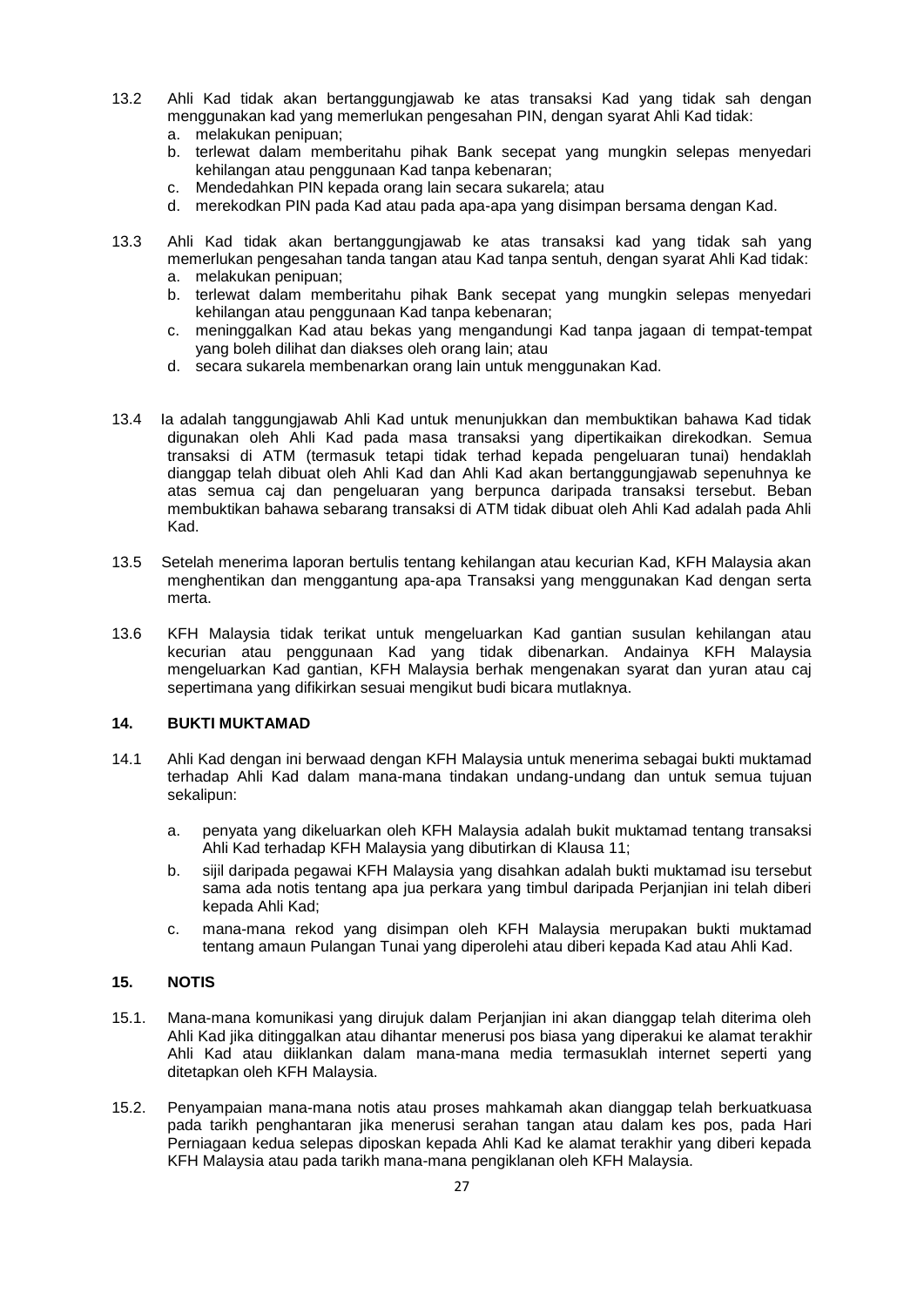#### **16. LAIN-LAIN**

- 16.1. Sekiranya Ahli Kad telah membuat pilihan untuk mendedahkan maklumatnya, KFH Malaysia boleh pada bila-bila masa tanpa liabiliti kepada Ahli Kad, memberi apa jua maklumat berhubung Ahli Kad dan/atau mana-mana transaksi yang dilaksanakan menerusi penggunaan Kad kepada:
	- a. mana-mana pihak berkuasa, Peniaga Yang Dibenarkan dan mana-mana ahli institut VISA Antarabangsa;
	- b. dan mana-mana syarikat sekutu atau syarikat berkaitan dengan KFH Malaysia, ejen, pekerja dan/atau individu yang difikirkan sesuai mengikut budi bicara KFH Malaysia, dengan syarat Ahli Kad telah membenarkan pendedahan sedemikian ketika membuat permohonan.
	- c. Ahli Kad dengan ini membenarkan KFH Malaysia mendapatkan apa jua maklumat berhubung Ahli Kad daripada mana-mana pihak berkuasa, Peniaga Yang Dibenarkan atau individu seperti yang difikirkan sesuai oleh KFH Malaysia dari semasa ke semasa.
- 16.2 Sekiranya Ahli Kad telah membuat pilihan untuk mendedahkan maklumatnya bagi tujuan penjualan silang, pemasaran dan promosi semasa memohon kad dan selepas itu membuat pilihan untuk tidak mendedahkan maklumat atau sebaliknya, Ahli Kad mesti menghubungi KFH Malaysia untuk mengubah pilihannya.
- 16.3 Jika mana-mana peruntukan didapati tidak sah atau tidak boleh dikuatkuasakan, secara keseluruhan atau sebahagiannya, di bawah mana-mana enakmen atau undang-undang, peruntukan selebihnya akan kekal efektif dan berkuatkuasa sepenuhnya.
- 16.4 KFH Malaysia berhak sepenuhnya untuk menambah, memadam, menukar atau meminda sebarang terma dan syarat yang terkandung di sini termasuk penukaran bayaran-bayaran dan caj-caj, pada bila-bila masa dan dari masa ke semasa dengan memberi notis tidak kurang daripada dua puluh satu (21) hari kalendar kepada Ahli Kad sebelum tarikh berkuatkuasa. Berdasarkan budi bicara mutlak KFH Malaysia, notis untuk penambahan atau pindaan akan berkuatkuasa melalui:
	- a. Memapar notis tersebut di premis KFH Malaysia dan cawangan-cawangannya atau dengan menghantar notis tersebut kepada Ahli Kad; ataupun
	- b. Menghantar Khidmat Pesanan Ringkas (Short Message Service SMS) kepada Ahli Kad atau dengan memaparkan notis tersebut melalui laman web KFH Malaysia.
- 16.5 KFH Malaysia boleh pada bila-bila masa dengan memberi notis yang sewajarnya kepada Ahli Kad untuk mengubahsuai, menambah atau menukar terma-terma dan syarat-syarat ini dan Ahli Kad bersetuju untuk terikat dengan pengubahansuaian, penambahan, penolakan dan penukaran.
- 16.6 Jika Ahli Kad tidak bersetuju dengan pindaan tersebut, Ahli Kad boleh, dalam masa tujuh (7) hari kalendar selepas diberi notis oleh KFH Malaysia, membatalkan penggunaan Kad.
- 16.7 Perjanjian ini (dan semua persetujuan yang dibentuk menurut ini seterusnya) akan tertakluk kepada dan ditafsir mengikut undang-undang Malaysia dan Ahli Kad bersetuju untuk mematuhi bidang kuasa Mahkamah Malaysia.
- 16.8 Masa di mana juga disebutkan merupakan perkara mustahak Perjanjian ini tetapi tiada kegagalan untuk mengamalkan dan tiada kelewatan untuk mengamalkan bagi KFH Malaysia apa jua hak, kuasa keistimewaan di bawah Perjanjian ini akan beroperasi sebagai penepian darinya, atau mana-mana amalan tunggal atau sebahagian apa jua hak, kuasa atau keistimewaan menghalang mana-mana amalan lain atau selanjutnya atau amalan manamana hak, kuasa atau keistimewaan. Hak dan penyelesaian tersebut adalah kumulatif dan tidak eksklusif kepada mana-mana hak dan penyelesaian yang diberi oleh undang-undang.